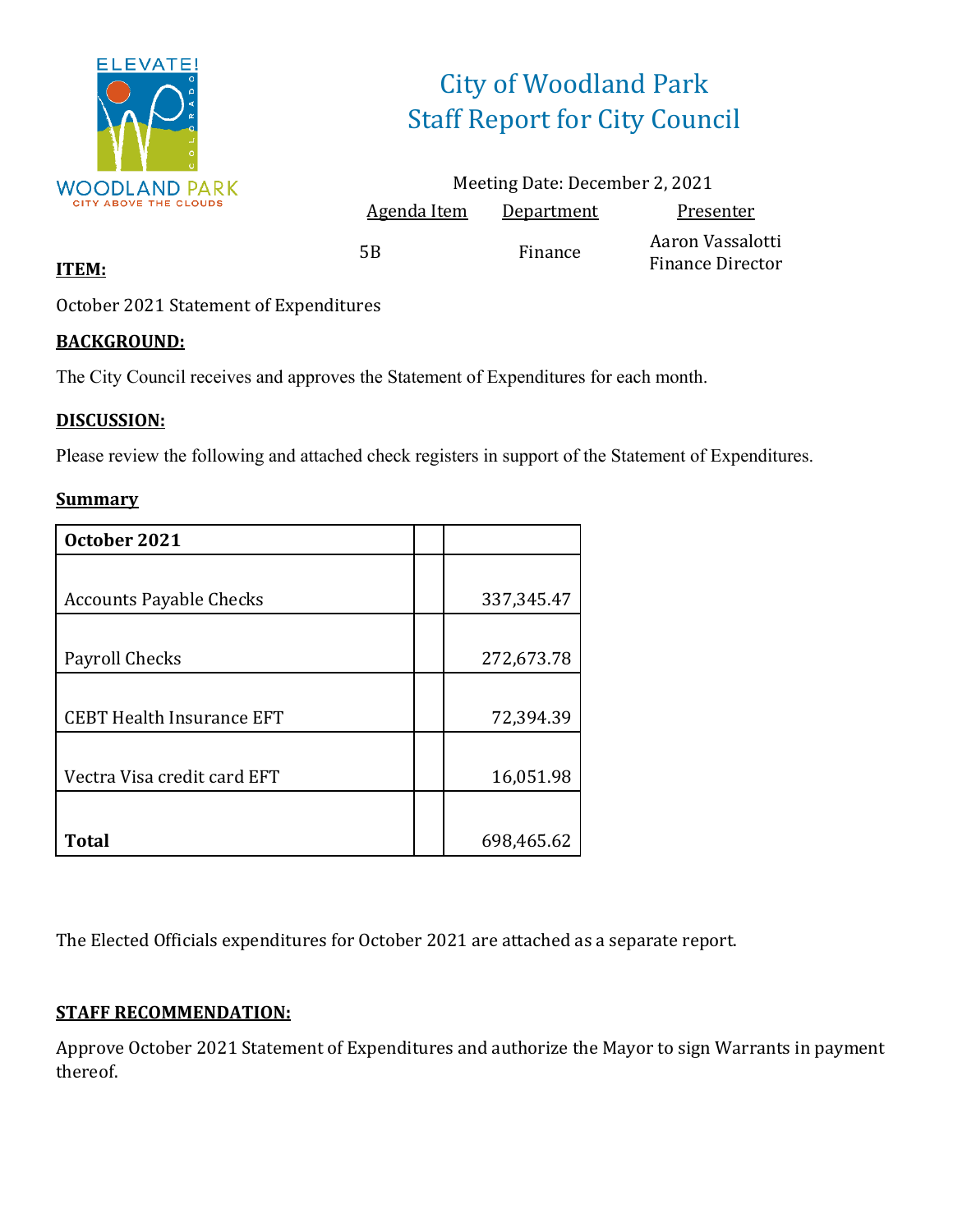**Page 1 of 10 USER: AARONV**

| Payment      |           |                         |                                     |               | Num                     | Gross                      |              |           | Net   Payment        | HP |            |
|--------------|-----------|-------------------------|-------------------------------------|---------------|-------------------------|----------------------------|--------------|-----------|----------------------|----|------------|
| Number       | Type   ID |                         | Name                                | <b>SRC</b>    | INV                     | Amount                     | Discounts    |           | Pay Date             |    | Void Batch |
| 112800       | CHK       | $\overline{\mathbf{A}}$ | AERZEN USA CORPORATION              | 5038          | 1                       | 438.33                     | 0.00         |           | 438.33 10/07/2021    |    | 42377      |
|              |           |                         | PARTS - WWTP                        |               | SEPI-21-004463          | 438.33                     | 0.00         | 438.33    |                      |    |            |
| 112801 CHK A |           |                         | AT&T MOBILITY LLC                   | 5118          | $\mathbf{1}$            | 126.11                     | 0.00         |           | 126.11 10/07/2021    |    | 42377      |
|              |           |                         | WIRELESS CHARGES                    |               |                         | 87290137930X09282021126.11 | 0.00         | 126.11    |                      |    |            |
| 112802       | CHK A     |                         | BADGER METER INC                    | 4278          | 1                       | 2,304.21                   | 0.00         |           | 2,304.21 10/07/2021  |    | 42377      |
|              |           |                         | CELULAR LTE SERVICE UNIT            | 80082218      |                         | 2,304.21                   | 0.00         | 2,304.21  |                      |    |            |
|              |           |                         |                                     |               |                         |                            |              |           |                      |    |            |
| 112803 CHK A |           |                         | <b>BIRCHAM'S</b>                    | 75            | $\mathbf{1}$            | 589.17                     | 0.00         |           | 589.17 10/07/2021    |    | 42377      |
|              |           |                         | 09/2021 USAGE                       | 334654        |                         | 589.17                     | 0.00         | 589.17    |                      |    |            |
| 112804       | CHK A     |                         | BRIAN E. BUNDY                      | 5208          | 1                       | 820.00                     | 0.00         |           | 820.00 10/07/2021    |    | 42377      |
|              |           |                         | ACCT. SUPPORT SERVICES              | 10032021      |                         | 820.00                     | 0.00         | 820.00    |                      |    |            |
|              |           |                         |                                     |               |                         |                            |              |           |                      |    |            |
| 112805       | CHK A     |                         | BROWNS HILL ENGINEERING CONTRL 4326 |               | 1                       | 7,390.50                   | 0.00         |           | 7,390.50 10/07/2021  |    | 42377      |
|              |           |                         | 09/2021 SERVICE WORK                | 21938         |                         | 7,390.50                   | 0.00         | 7,390.50  |                      |    |            |
| 112806       | CHK A     |                         | CINTAS CORPORATION NO 2             | 4977          | $\overline{\mathbf{2}}$ | 136.90                     | 0.00         |           | 136.90 10/07/2021    |    | 42377      |
|              |           |                         | UNIFORMS - FLEET                    | 4096875790    |                         | 68.45                      | 0.00         | 68.45     |                      |    |            |
|              |           |                         | UNIFORMS - FLEET                    | 4097557991    |                         | 68.45                      | 0.00         | 68.45     |                      |    |            |
|              |           |                         | <b>CIRSA</b>                        | 144           | 1                       |                            |              |           |                      |    | 42377      |
| 112807 CHK A |           |                         | 4TH Q. PROP/CASUALTY COVERAGE       | 211698        |                         | 60,816.46<br>60,816.46     | 0.00<br>0.00 | 60,816.46 | 60,816.46 10/07/2021 |    |            |
|              |           |                         |                                     |               |                         |                            |              |           |                      |    |            |
| 112808       | CHK A     |                         | COLORADO ANALYTICAL LAB             | 4028          | $\mathbf{1}$            | 122.00                     | 0.00         |           | 122.00 10/07/2021    |    | 42377      |
|              |           |                         | LAB SERVICES                        | 210914033     |                         | 122.00                     | 0.00         | 122.00    |                      |    |            |
| 112809       | CHK A     |                         | COLORADO CANYON SIGNS               | 115           | 1                       | 3,186.00                   | 0.00         |           | 3,186.00 10/07/2021  |    | 42377      |
|              |           |                         | VEHICLE LOGOS                       | 22709         |                         | 3,186.00                   | 0.00         | 3,186.00  |                      |    |            |
|              |           |                         |                                     |               |                         |                            |              |           |                      |    |            |
| 112810       | CHK       | A                       | CORE ELECTRIC COOPERATIVE           | 5316          | 5                       | 23,294.89                  | 0.00         |           | 23,294.89 10/07/2021 |    | 42377      |
|              |           |                         | 08/21-09/21 CHARGES                 | 09242021C     |                         | 14,600.86                  | 0.00         | 12,498.30 |                      |    |            |
|              |           |                         | 08/21-09/21 CHARGES                 | 09242021C     |                         | 14,600.86                  | 0.00         | 2,102.56  |                      |    |            |
|              |           |                         | 09/2021 ELECTRICAL CHARGES          | 10012021A     |                         | 8,694.03                   | 0.00         | 787.96    |                      |    |            |
|              |           |                         | 09/2021 ELECTRICAL CHARGES          | 10012021A     |                         | 8,694.03                   | 0.00         | 36.62     |                      |    |            |
|              |           |                         | 09/2021 ELECTRICAL CHARGES          | 10012021A     |                         | 8,694.03                   | 0.00         | 7,869.45  |                      |    |            |
|              |           |                         |                                     |               |                         |                            |              |           |                      |    |            |
| 112811 CHK A |           |                         | CROWN TROPHY<br>NAME BADGE          | 4177<br>49172 | 1                       | 55.25<br>55.25             | 0.00<br>0.00 | 55.25     | 55.25 10/07/2021     |    | 42377      |
|              |           |                         |                                     |               |                         |                            |              |           |                      |    |            |
| 112812 CHK A |           |                         | DEEP ROCK                           | 5263          | $\mathbf{1}$            | 97.80                      | 0.00         |           | 97.80 10/07/2021     |    | 42377      |
|              |           |                         | WATER                               |               | 21072370100221          | 97.80                      | 0.00         | 97.80     |                      |    |            |
|              |           |                         |                                     |               |                         |                            |              |           |                      |    |            |
| 112813 CHK A |           |                         | <b>GEMPLER'S</b>                    | 4026          | $\mathbf{1}$            | 94.95                      | 0.00         |           | 94.95 10/07/2021     |    | 42377      |
|              |           |                         | SAFETY CLOTHING - STREETS           |               | INV0004480000           | 94.95                      | 0.00         | 94.95     |                      |    |            |
| 112814 CHK A |           |                         | JACK'S TIRE & OIL MANAGEMENT C 5215 |               | 1                       | 1,178.08                   | 0.00         |           | 1,178.08 10/07/2021  |    | 42377      |
|              |           |                         | #60 - #61 - WPPD                    | A65499-88     |                         | 1,178.08                   | 0.00         | 1,178.08  |                      |    |            |
| 112815 CHK A |           |                         | KENYON, P JORDAN PH.D.              | 4333          | $\mathbf{1}$            | 250.00                     | 0.00         |           | 250.00 10/07/2021    |    | 42377      |
|              |           |                         | PRE EMPLOYMENT EXAM                 | $2309 - 14$   |                         | 250.00                     | 0.00         | 250.00    |                      |    |            |
|              |           |                         |                                     |               |                         |                            |              |           |                      |    |            |
| 112816 CHK A |           |                         | KUBWATER RESOURCES INC              | 4643          | $\mathbf{1}$            | 3,686.13                   | 0.00         |           | 3,686.13 10/07/2021  |    | 42377      |
|              |           |                         | COMPOST - WWTP                      | 10596         |                         | 3,686.13                   | 0.00         | 3,686.13  |                      |    |            |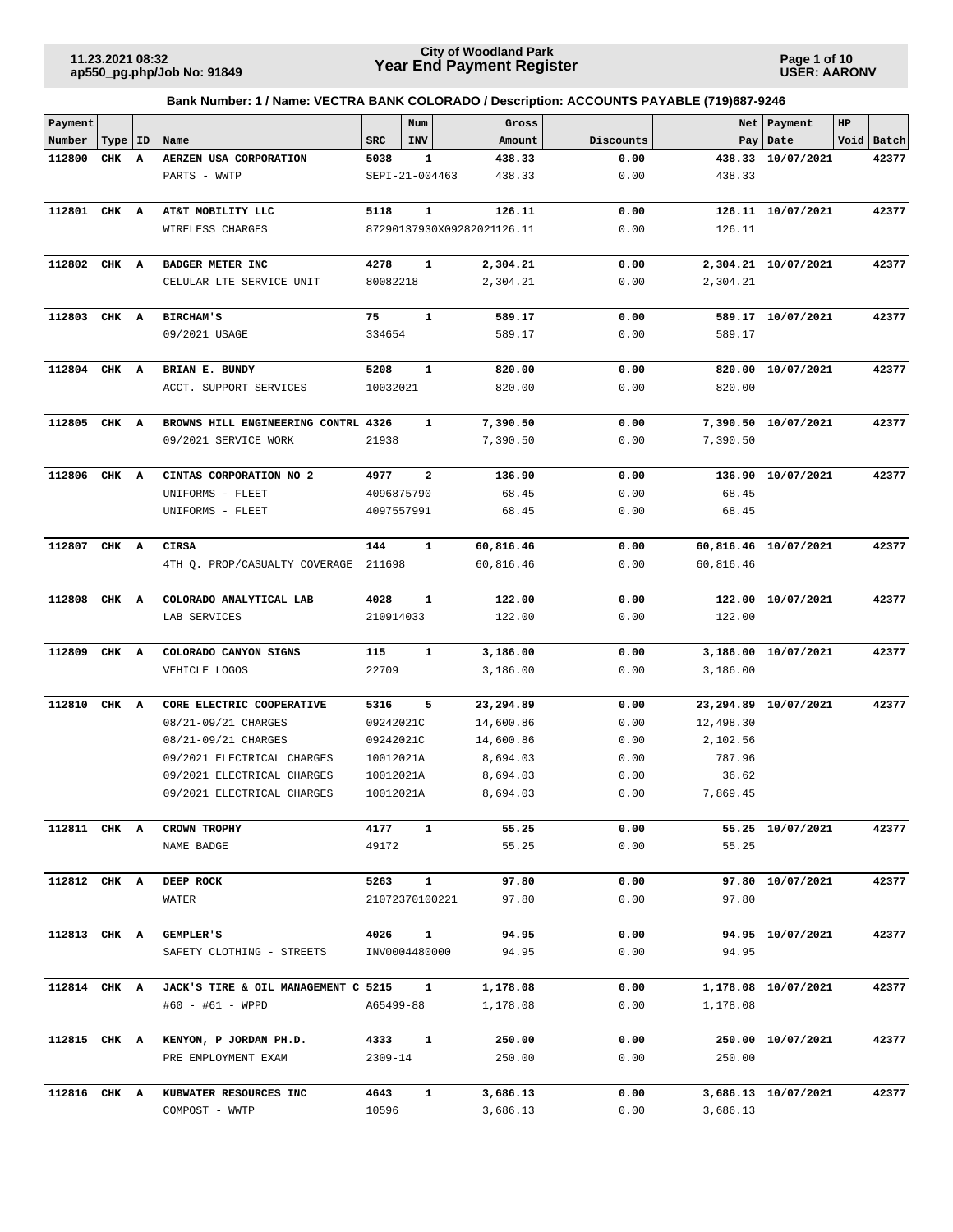**Page 2 of 10 USER: AARONV**

| Payment      |           |   |                                     |              | Num                     | Gross    |           |          | Net   Payment       | $_{\rm HP}$ |            |
|--------------|-----------|---|-------------------------------------|--------------|-------------------------|----------|-----------|----------|---------------------|-------------|------------|
| Number       | Type   ID |   | Name                                | <b>SRC</b>   | INV                     | Amount   | Discounts |          | Pay   Date          |             | Void Batch |
| 112817       | CHK       | A | JOHN & LISA BRADLEY                 | 1            | 1                       | 17.64    | 0.00      |          | 17.64 10/07/2021    |             | 42377      |
|              |           |   | UTILITY REFUND                      | 2061.04      |                         | 17.64    | 0.00      | 17.64    |                     |             |            |
|              |           |   |                                     |              |                         |          |           |          |                     |             |            |
| 112818       | CHK A     |   | GUY & AUDRY MCDONALD                | 1            | $\overline{\mathbf{2}}$ | 133.47   | 0.00      |          | 133.47 10/07/2021   |             | 42377      |
|              |           |   | UTILITY REFUND                      | 2174.04      |                         | 133.47   | 0.00      | 130.64   |                     |             |            |
|              |           |   | UTILITY REFUND                      | 2174.04      |                         | 133.47   | 0.00      | 2.83     |                     |             |            |
|              |           |   |                                     |              |                         |          |           |          |                     |             |            |
| 112819 CHK A |           |   | MARK & KAREN THULI                  | $\mathbf{1}$ | $\mathbf{1}$            | 111.70   | 0.00      |          | 111.70 10/07/2021   |             | 42377      |
|              |           |   | UTILITY REFUND                      | 2296.03      |                         | 111.70   | 0.00      | 111.70   |                     |             |            |
|              |           |   |                                     |              |                         |          |           |          |                     |             |            |
| 112820       | CHK A     |   | ALPINE SOUTH                        | $\mathbf{1}$ | $\mathbf{1}$            | 150.00   | 0.00      |          | 150.00 10/07/2021   |             | 42377      |
|              |           |   | REPAIR #46                          | 6103500/1    |                         | 150.00   | 0.00      | 150.00   |                     |             |            |
|              |           |   |                                     |              |                         |          |           |          |                     |             |            |
| 112821       | CHK A     |   | NAPA AUTO PARTS                     | 2048         | $\overline{\mathbf{2}}$ | 604.35   | 0.00      |          | 604.35 10/07/2021   |             | 42377      |
|              |           |   | 10/2021 CHARGES                     | 9302021      |                         | 604.35   | 0.00      | 583.98   |                     |             |            |
|              |           |   | 10/2021 CHARGES                     | 9302021      |                         | 604.35   | 0.00      | 20.37    |                     |             |            |
|              |           |   |                                     |              |                         |          |           |          |                     |             |            |
| 112822 CHK A |           |   | RAMPART SUPPLY, INC.                | 528          | 1                       | 769.48   | 0.00      |          | 769.48 10/07/2021   |             | 42377      |
|              |           |   | PUMP - WWTP                         | 2682212-00   |                         | 769.48   | 0.00      | 769.48   |                     |             |            |
|              |           |   |                                     |              |                         |          |           |          |                     |             |            |
| 112823       | CHK A     |   | RED DOG RADIOS LLC                  | 5322         | $\mathbf{1}$            | 1,135.00 | 0.00      |          | 1,135.00 10/07/2021 |             | 42377      |
|              |           |   | RE-PROGRAM RADIOS                   | 6978         |                         | 1,135.00 | 0.00      | 1,135.00 |                     |             |            |
|              |           |   |                                     |              |                         |          |           |          |                     |             |            |
| 112824 CHK A |           |   | <b>SCHUMACHER'S</b>                 | 561          | $\mathbf{1}$            | 92.00    | 0.00      |          | 92.00 10/07/2021    |             | 42377      |
|              |           |   | #61 REPAIR                          | 70322        |                         | 92.00    | 0.00      | 92.00    |                     |             |            |
|              |           |   |                                     |              |                         |          |           |          |                     |             |            |
| 112825 CHK A |           |   | SNO-WHITE LINEN & UNIFORM, INC 581  |              | 1                       | 38.93    | 0.00      |          | 38.93 10/07/2021    |             | 42377      |
|              |           |   | EVENT EXPENSE - UPCC                | S97907       |                         | 38.93    | 0.00      | 38.93    |                     |             |            |
|              |           |   |                                     |              |                         |          |           |          |                     |             |            |
| 112826       | CHK A     |   | SOURCE ONE MRO, INC                 | 5321         | $\mathbf{1}$            | 431.86   | 0.00      |          | 431.86 10/07/2021   |             | 42377      |
|              |           |   | EMERGENCY MGT. COVID GRANT          | 959          |                         | 431.86   | 0.00      | 431.86   |                     |             |            |
|              |           |   |                                     |              |                         |          |           |          |                     |             |            |
| 112827       | CHK A     |   | SOUTHERN GLAZER'S WINE & SPIRI 2805 |              | 1                       | 298.30   | 0.00      |          | 298.30 10/07/2021   |             | 42377      |
|              |           |   | LIQUOR DELIVERY                     | 2627968      |                         | 298.30   | 0.00      | 298.30   |                     |             |            |
|              |           |   |                                     |              |                         |          |           |          |                     |             |            |
| 112828       | CHK A     |   | SWIRE COCA-COLA, USA                | 5227         | 3                       | 314.88   | 0.00      |          | 314.88 10/07/2021   |             | 42377      |
|              |           |   | CONCESSIONS - WAC                   | 13768206813  |                         | 223.44   | 0.00      | 223.44   |                     |             |            |
|              |           |   | CONCESSIONS - WAC                   | 13768206814  |                         | 46.80    | 0.00      | 46.80    |                     |             |            |
|              |           |   | CONCESSIONS - WAC                   | 13772200879  |                         | 44.64    | 0.00      | 44.64    |                     |             |            |
|              |           |   |                                     |              |                         |          |           |          |                     |             |            |
| 112829 CHK A |           |   | THE AQUEOUS SOLUTION, INC.          | 3016         | $\mathbf{1}$            | 410.00   | 0.00      |          | 410.00 10/07/2021   |             | 42377      |
|              |           |   | CHEMICALS - WAC                     | 86967        |                         | 410.00   | 0.00      | 410.00   |                     |             |            |
|              |           |   |                                     |              |                         |          |           |          |                     |             |            |
| 112830 CHK A |           |   | THE LOCK SHOP                       | 2431         | $\mathbf{2}$            | 363.50   | 0.00      |          | 363.50 10/07/2021   |             | 42377      |
|              |           |   | LOCKSMITH SERVICES - B&G            | 000619       |                         | 208.50   | 0.00      | 208.50   |                     |             |            |
|              |           |   | DOOR LOCK REPAIRS - B&G             | 001043       |                         | 155.00   | 0.00      | 155.00   |                     |             |            |
| 112831 CHK A |           |   | UNCC UTILITY NOTIFICATION CNTR 2012 |              | $\overline{a}$          | 212.52   | 0.00      |          | 212.52 10/07/2021   |             | 42377      |
|              |           |   | UTILITY LOCATES                     | 221091533    |                         | 212.52   | 0.00      | 74.39    |                     |             |            |
|              |           |   | UTILITY LOCATES                     | 221091533    |                         | 212.52   | 0.00      | 138.13   |                     |             |            |
|              |           |   |                                     |              |                         |          |           |          |                     |             |            |
| 112832 CHK A |           |   | USA BLUEBOOK                        | 1779         | $\overline{\mathbf{4}}$ | 743.94   | 0.00      |          | 743.94 10/07/2021   |             | 42377      |
|              |           |   | SODIUM HYDROXIDE - WWTP             | 718934       |                         | 20.75    | 0.00      | 20.75    |                     |             |            |
|              |           |   | SUPPLIES - WTP                      | 725532       |                         | 258.91   | 0.00      | 258.91   |                     |             |            |
|              |           |   | SUPPLIES - WTP                      | 729348       |                         | 282.00   | 0.00      | 282.00   |                     |             |            |
|              |           |   | SUPPLIES - WTP                      | 730023       |                         | 182.28   | 0.00      | 182.28   |                     |             |            |
|              |           |   |                                     |              |                         |          |           |          |                     |             |            |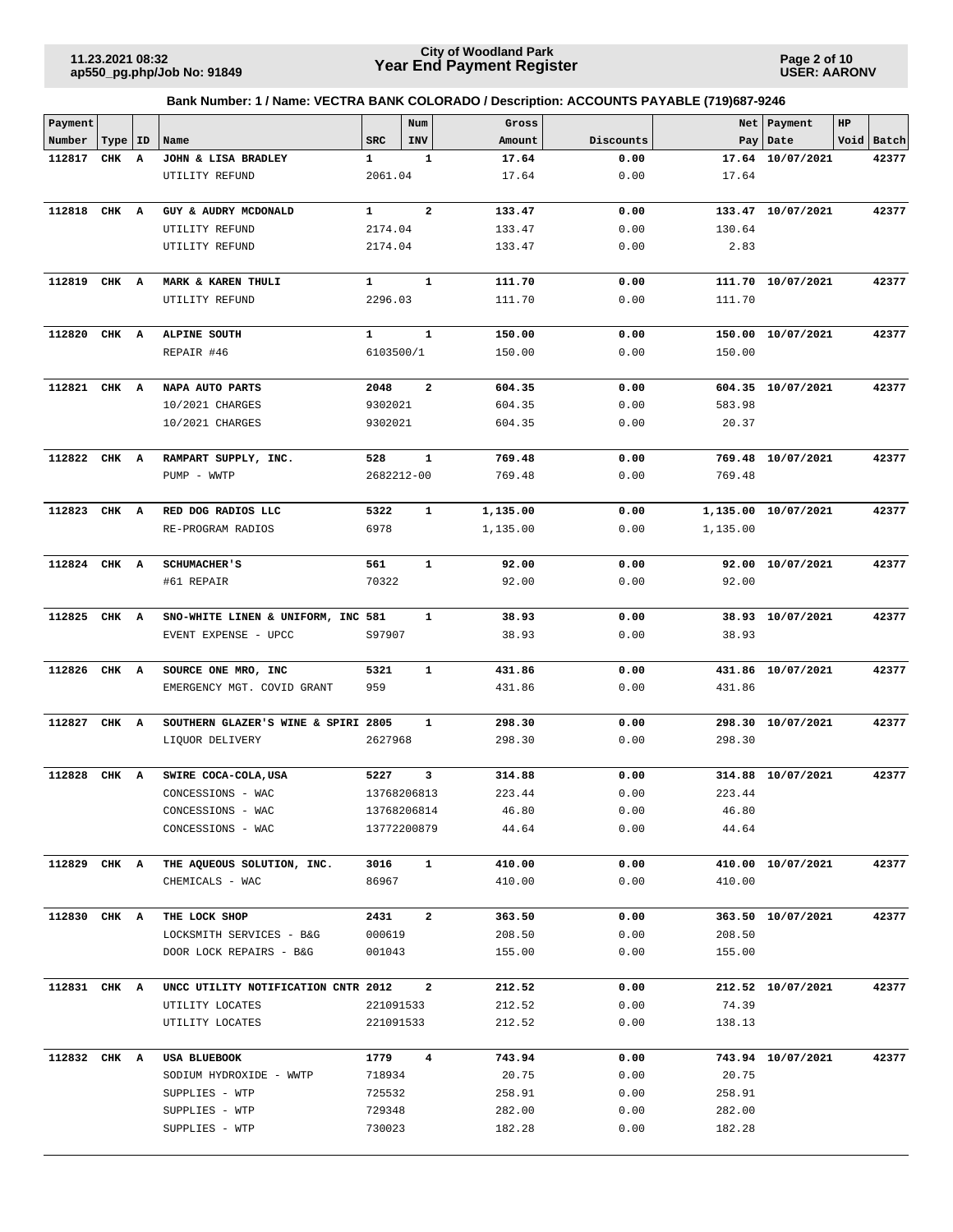**Page 3 of 10 USER: AARONV**

| Payment      |           |   |                                     |             | Num                     | Gross     |           | Net       | Payment              | HP |            |
|--------------|-----------|---|-------------------------------------|-------------|-------------------------|-----------|-----------|-----------|----------------------|----|------------|
| Number       | Type   ID |   | Name                                | SRC         | INV                     | Amount    | Discounts |           | Pay   Date           |    | Void Batch |
| 112833       | CHK       | A | <b>VERIZON</b>                      | 3856        | 5                       | 2,764.95  | 0.00      |           | 2,764.95 10/07/2021  |    | 42377      |
|              |           |   | WIRELESS CHARGES                    | 9889328239  |                         | 2,764.95  | 0.00      | 297.44    |                      |    |            |
|              |           |   | WIRELESS CHARGES                    | 9889328239  |                         | 2,764.95  | 0.00      | 1,911.14  |                      |    |            |
|              |           |   | WIRELESS CHARGES                    | 9889328239  |                         | 2,764.95  | 0.00      | 278.04    |                      |    |            |
|              |           |   | WIRELESS CHARGES                    | 9889328239  |                         | 2,764.95  | 0.00      | 82.38     |                      |    |            |
|              |           |   | WIRELESS CHARGES                    | 9889328239  |                         | 2,764.95  | 0.00      | 195.95    |                      |    |            |
|              |           |   |                                     |             |                         |           |           |           |                      |    |            |
| 112834 CHK A |           |   | WILSON WILLIAMS LLP                 | 5287        | 1                       | 9,610.67  | 0.00      |           | 9,610.67 10/07/2021  |    | 42377      |
|              |           |   | 09/2021 LEGAL FEES                  | 035         |                         | 9,610.67  | 0.00      | 9,610.67  |                      |    |            |
| 65           | EFT A     |   | COLO STATE DEPT OF REVENUE          | 183         | $\overline{\mathbf{2}}$ | 319.78    | 0.00      |           | 319.78 10/08/2021 HP |    | 42380      |
|              |           |   | 3rd QTR Revenue Sales Tax           | 10082021    |                         | 319.78    | 0.00      | 641.22    |                      |    |            |
|              |           |   | 3rd QTR Revenue Sales Tax           | 10082021    |                         | 319.78    | 0.00      | $321.44-$ |                      |    |            |
| 112837 CHK A |           |   | ACA SECURITY, INC                   | 4212        | $\mathbf{1}$            | 330.00    | 0.00      |           | 330.00 10/14/2021    |    | 42387      |
|              |           |   | MONITORING FEE                      | 18398       |                         | 330.00    | 0.00      | 330.00    |                      |    |            |
| 112838       | CHK A     |   | BRAVO SCREEN PRINTING, INC.         | 3466        | 1                       | 2,895.33  | 0.00      |           | 2,895.33 10/14/2021  |    | 42387      |
|              |           |   | YOUTH T-SHIRTS - SOCCER             | 77337       |                         | 2,895.33  | 0.00      | 2,895.33  |                      |    |            |
|              |           |   |                                     |             |                         |           |           |           |                      |    |            |
| 112839       | CHK A     |   | BSN SPORT SUPPLY GROUP INC.         | 3468        | $\mathbf{2}$            | 620.00    | 0.00      |           | 620.00 10/14/2021    |    | 42387      |
|              |           |   | SOCCER GOAL                         | 913830492   |                         | 620.00    | 0.00      | 310.00    |                      |    |            |
|              |           |   | SOCCER GOAL                         | 913830492   |                         | 620.00    | 0.00      | 310.00    |                      |    |            |
|              |           |   |                                     |             |                         |           |           |           |                      |    |            |
| 112840       | CHK A     |   | BURLAP BAG CLOTHING/BOOTS           | 1356        | 1                       | 91.20     | 0.00      |           | 91.20 10/14/2021     |    | 42387      |
|              |           |   | UNIFORM - WWTP - STOVER             | $21 - 9080$ |                         | 91.20     | 0.00      | 91.20     |                      |    |            |
| 112841       | CHK       | A | CASELLE INC                         | 2356        | 2                       | 498.00    | 0.00      |           | 498.00 10/14/2021    |    | 42387      |
|              |           |   | 11/2021 CONTRACT                    | 112384      |                         | 498.00    | 0.00      | 323.70    |                      |    |            |
|              |           |   | 11/2021 CONTRACT                    | 112384      |                         | 498.00    | 0.00      | 174.30    |                      |    |            |
| 112842       | CHK A     |   | CENTURYLINK                         | 4342        | 3                       | 63.37     | 0.00      |           | 63.37 10/14/2021     |    | 42387      |
|              |           |   | 09/2021 CHARGES                     | 9252021     |                         | 63.37     | 0.00      | 261.74    |                      |    |            |
|              |           |   | 09/2021 CHARGES                     | 9252021     |                         | 63.37     | 0.00      | $336.41-$ |                      |    |            |
|              |           |   | 09/2021 CHARGES                     | 9252021     |                         | 63.37     | 0.00      | 138.04    |                      |    |            |
| 112843 CHK A |           |   | CHAD MILDBRANDT                     | 5159        | 1                       | 144.00    | 0.00      |           | 144.00 10/14/2021    |    | 42387      |
|              |           |   | BARTENDING - UPCC                   | 10112021    |                         | 144.00    | 0.00      | 144.00    |                      |    |            |
|              |           |   |                                     |             |                         |           |           |           |                      |    |            |
| 112844 CHK A |           |   | CROWN TROPHY                        | 4177        | $\mathbf{1}$            | 259.23    | 0.00      |           | 259.23 10/14/2021    |    | 42387      |
|              |           |   | AWARDS - P&R                        | 48691       |                         | 259.23    | 0.00      | 259.23    |                      |    |            |
| 112845 CHK A |           |   | DIVIDE ASPHALT AND DRIVEWAY SE 5229 |             | $\mathbf{2}$            | 39,728.00 | 0.00      |           | 39,728.00 10/14/2021 |    | 42387      |
|              |           |   | Trailhead, City Hall                | 10062021    |                         | 22,363.00 | 0.00      | 22,363.00 |                      |    |            |
|              |           |   | BIKE TRAIL, WPSC PROJECT            | 10062021B   |                         | 17,365.00 | 0.00      | 17,365.00 |                      |    |            |
|              |           |   |                                     |             |                         |           |           |           |                      |    |            |
| 112846 CHK A |           |   | DOCUMART COPIES & PRINTING          | 3252        | $\mathbf{1}$            | 55.00     | 0.00      |           | 55.00 10/14/2021     |    | 42387      |
|              |           |   | BUSINESS CARDS - LAWSON             | 367821      |                         | 55.00     | 0.00      | 55.00     |                      |    |            |
| 112847 CHK A |           |   | EL PASO CTY PUBLIC HEALTH LABO 241  |             | $\mathbf{1}$            | 252.00    | 0.00      |           | 252.00 10/14/2021    |    | 42387      |
|              |           |   | BACTERIOLOGICAL TESTS - WTP         | 093021      |                         | 252.00    | 0.00      | 252.00    |                      |    |            |
| 112848 CHK A |           |   | FARIS MACHINERY CO.                 | 1712        | 1                       | 956.24    | 0.00      |           | 956.24 10/14/2021    |    | 42387      |
|              |           |   | SWEEPER REPAIR PARTS                | A14841      |                         | 956.24    | 0.00      | 956.24    |                      |    |            |
|              |           |   |                                     |             |                         |           |           |           |                      |    |            |
| 112849 CHK A |           |   | FOXWORTH-GALBRAITH LUMBER CO        | 96          | 3                       | 5,362.65  | 0.00      |           | 5,362.65 10/14/2021  |    | 42387      |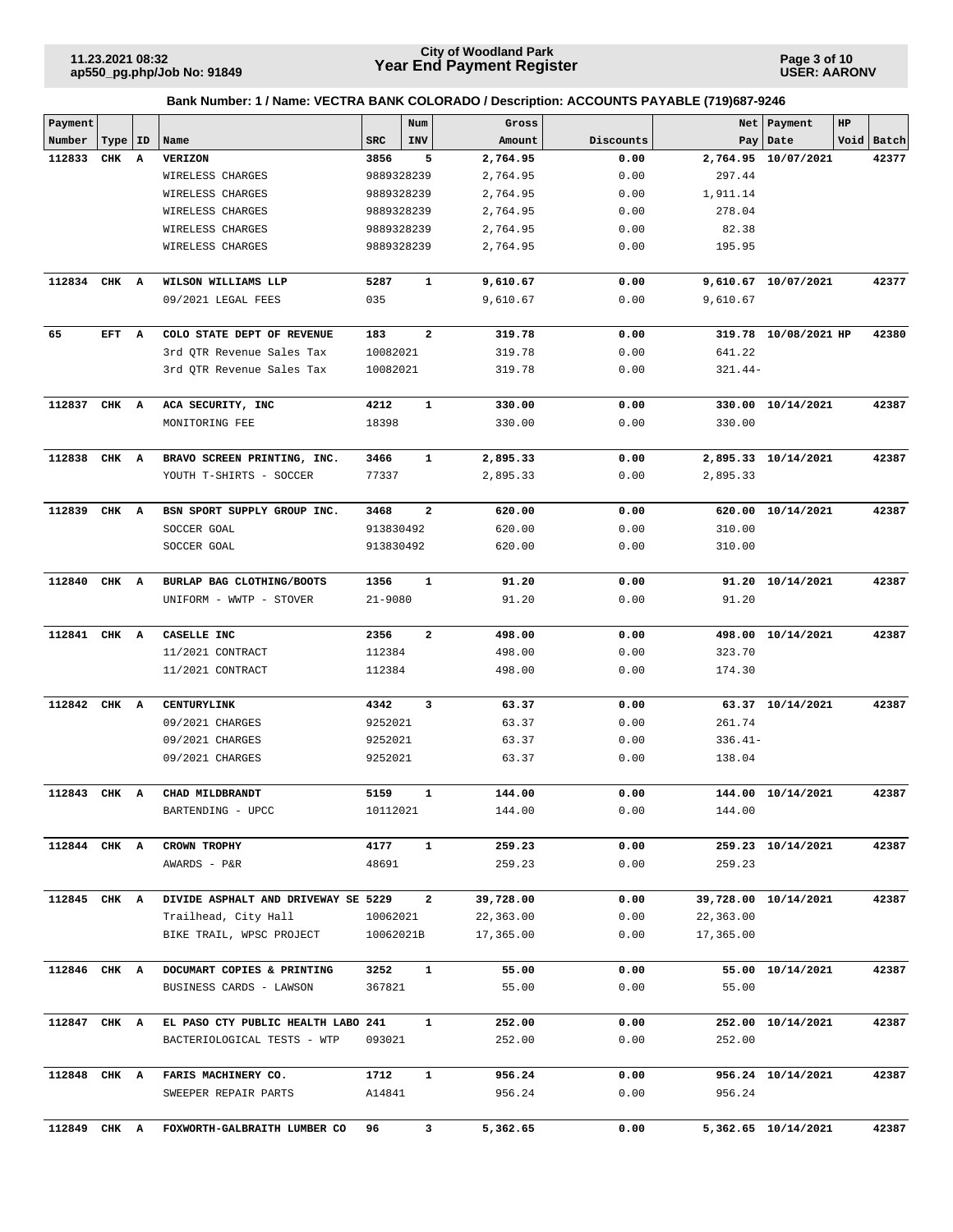**Page 4 of 10 USER: AARONV**

| Payment      |           |                                           |              | Num            | Gross    |           |          | Net   Payment       | $_{\rm HP}$ |            |
|--------------|-----------|-------------------------------------------|--------------|----------------|----------|-----------|----------|---------------------|-------------|------------|
| Number       | Type   ID | Name                                      | <b>SRC</b>   | INV            | Amount   | Discounts | Pay      | Date                |             | Void Batch |
|              |           | 09/2021 CHARGES                           | 9302021      |                | 5,362.65 | 0.00      | 872.66   |                     |             |            |
|              |           | 09/2021 CHARGES                           | 9302021      |                | 5,362.65 | 0.00      | 4,460.00 |                     |             |            |
|              |           | 09/2021 CHARGES                           | 9302021      |                | 5,362.65 | 0.00      | 29.99    |                     |             |            |
| 112850       | CHK A     | GAZETTE, THE                              | 276          | $\mathbf{1}$   | 124.34   | 0.00      |          | 124.34 10/14/2021   |             | 42387      |
|              |           | LEGAL NOTICE - PLANNING                   | 09302021     |                | 124.34   | 0.00      | 124.34   |                     |             |            |
|              |           |                                           |              |                |          |           |          |                     |             |            |
| 112851 CHK A |           | HACH COMPANY                              | 291          | $\mathbf{1}$   | 62.36    | 0.00      |          | 62.36 10/14/2021    |             | 42387      |
|              |           | LAB SUPPLIES - WTP                        | 12656526     |                | 62.36    | 0.00      | 62.36    |                     |             |            |
| 112852 CHK A |           | HOME DEPOT CREDIT SERVICES                | 1758         | $\mathbf{1}$   | 111.46   | 0.00      |          | 111.46 10/14/2021   |             | 42387      |
|              |           | 09/2021 CHARGES                           | 9282021      |                | 111.46   | 0.00      | 111.46   |                     |             |            |
|              |           |                                           |              |                |          |           |          |                     |             |            |
| 112853       | CHK A     | ISAIAH WILEY                              | 5230         | $\mathbf{1}$   | 25.00    | 0.00      |          | 25.00 10/14/2021    |             | 42387      |
|              |           | OFFICIAL - P&R                            | 10082021     |                | 25.00    | 0.00      | 25.00    |                     |             |            |
| 112854 CHK A |           | JOSIAH EDWARD NEWTON                      | 5075         | $\mathbf{1}$   | 13.00    | 0.00      |          | 13.00 10/14/2021    |             | 42387      |
|              |           | OFFICIAL - P&R                            | 10082021     |                | 13.00    | 0.00      | 13.00    |                     |             |            |
|              |           |                                           |              |                |          |           |          |                     |             |            |
| 112855 CHK A |           | MARSHALL MCAFEE                           | 5319         | $\mathbf{1}$   | 45.50    | 0.00      |          | 45.50 10/14/2021    |             | 42387      |
|              |           | OFFICIAL - P&R                            | 10082021     |                | 45.50    | 0.00      | 45.50    |                     |             |            |
|              |           |                                           |              |                |          |           |          |                     |             |            |
| 112856 CHK A |           | MARTINEZ, BRIANNA                         | 4737         | $\mathbf{1}$   | 36.00    | 0.00      |          | 36.00 10/14/2021    |             | 42387      |
|              |           | OFFICIAL - P&R                            | 10082021     |                | 36.00    | 0.00      | 36.00    |                     |             |            |
| 112857 CHK A |           | IVY WINKELMAN                             | $\mathbf{1}$ | $\mathbf{1}$   | 30.27    | 0.00      |          | 30.27 10/14/2021    |             | 42387      |
|              |           | UTILITY REFUND                            | 4351.09      |                | 30.27    | 0.00      | 30.27    |                     |             |            |
|              |           |                                           |              |                |          |           |          |                     |             |            |
| 112858       | CHK A     | MUNIREVS INC                              | 5196         | $\mathbf{2}$   | 4,241.00 | 0.00      |          | 4,241.00 10/14/2021 |             | 42387      |
|              |           | 09/2021 VRBO MONITORING                   | 5981         |                | 2,120.50 | 0.00      | 2,120.50 |                     |             |            |
|              |           | 10/2021 VRBO MONITORING                   | 6234         |                | 2,120.50 | 0.00      | 2,120.50 |                     |             |            |
| 112859       | CHK A     | NATIONAL ALLIANCE/YOUTH SPORTS 3249       |              | 1              | 175.87   | 0.00      |          | 175.87 10/14/2021   |             | 42387      |
|              |           | SUPPLIES - P&R                            | 236272       |                | 175.87   | 0.00      | 175.87   |                     |             |            |
|              |           |                                           |              |                |          |           |          |                     |             |            |
| 112860       | CHK A     | O'REILLY AUTOMOTIVE STORES, IN 4531       |              | 1              | 6.34     | 0.00      |          | 6.34 10/14/2021     |             | 42387      |
|              |           | 09/2021 CHARGES                           | 9282021      |                | 6.34     | 0.00      | 6.34     |                     |             |            |
| 112861 CHK A |           | PAVEMENT REPAIR & SUPPLIES INC 3202       |              | $\mathbf{1}$   | 993.00   | 0.00      |          | 993.00 10/14/2021   |             | 42387      |
|              |           | PAVEMENT REPAIR                           | 2021-754     |                | 993.00   | 0.00      | 993.00   |                     |             |            |
|              |           |                                           |              |                |          |           |          |                     |             |            |
| 112862 CHK A |           | PITNEY BOWES GLOBAL FINANCIAL 2479        |              | $\mathbf{1}$   | 90.00    | 0.00      |          | 90.00 10/14/2021    |             | 42387      |
|              |           | 10/21 POSTAGE METER LEASE-WPPD 3314370752 |              |                | 90.00    | 0.00      | 90.00    |                     |             |            |
|              |           |                                           |              |                |          |           |          |                     |             |            |
| 112863 CHK A |           | RYDER M JAMES                             | 5247         | $\mathbf{1}$   | 25.00    | 0.00      |          | 25.00 10/14/2021    |             | 42387      |
|              |           | OFFICIAL - P&R                            | 10082021     |                | 25.00    | 0.00      | 25.00    |                     |             |            |
| 112864 CHK A |           | <b>SCHUMACHER'S</b>                       | 561          | $\mathbf{1}$   | 177.95   | 0.00      |          | 177.95 10/14/2021   |             | 42387      |
|              |           | REPAIR #60                                | 70332        |                | 177.95   | 0.00      | 177.95   |                     |             |            |
|              |           |                                           |              |                |          |           |          |                     |             |            |
| 112865 CHK A |           | SCOTT WILLIAMS                            | 5320         | $\mathbf{1}$   | 397.50   | 0.00      |          | 397.50 10/14/2021   |             | 42387      |
|              |           | P&R INSTRUCTOR                            | 10122021     |                | 397.50   | 0.00      | 397.50   |                     |             |            |
|              |           |                                           |              |                |          |           |          |                     |             |            |
| 112866 CHK A |           | <b>SMARTSIGN</b>                          | 5323         | $\overline{a}$ | 873.90   | 0.00      |          | 873.90 10/14/2021   |             | 42387      |
|              |           | SIGNAGE - STREETS                         | RTS-249670   |                | 752.87   | 0.00      | 752.87   |                     |             |            |
|              |           | SIGNAGE - STREETS                         | RTS-250014   |                | 121.03   | 0.00      | 121.03   |                     |             |            |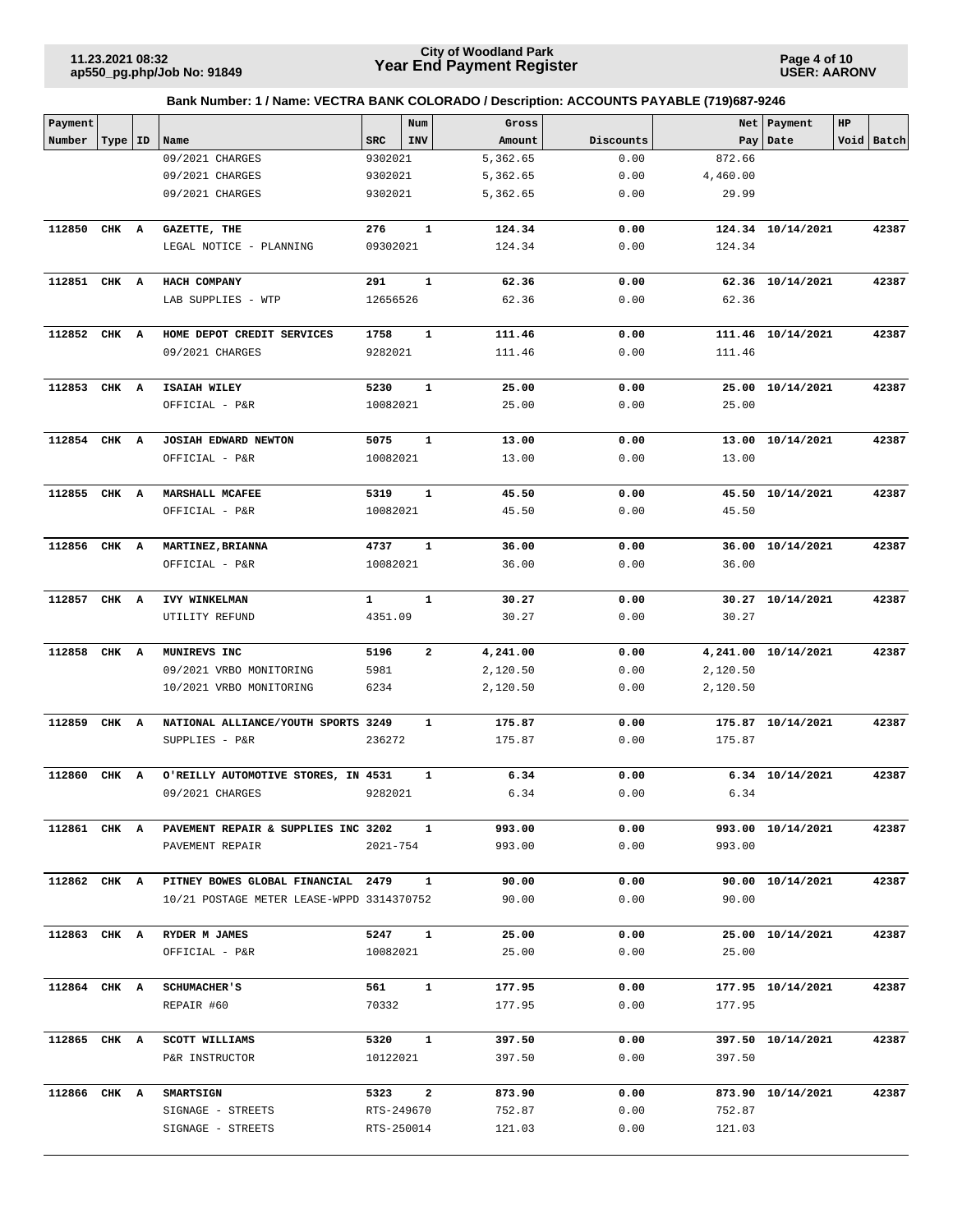**Page 5 of 10 USER: AARONV**

| Payment      |           |                                                                                        |            | Num           | Gross             |              |                   | Net   Payment        | HP |            |
|--------------|-----------|----------------------------------------------------------------------------------------|------------|---------------|-------------------|--------------|-------------------|----------------------|----|------------|
| Number       | Type   ID | Name                                                                                   | <b>SRC</b> | INV           | Amount            | Discounts    |                   | Pay Date             |    | Void Batch |
| 112867       | CHK A     | TELLER COUNTY WASTE                                                                    | 4158       | 8             | 1,223.50          | 0.00         |                   | 1,223.50 10/14/2021  |    | 42387      |
|              |           | Teller County Waste Trash                                                              | 09022021   |               | 611.75            | 0.00         | 39.00             |                      |    |            |
|              |           | Teller County Waste Trash                                                              | 09022021   |               | 611.75            | 0.00         | 13.75             |                      |    |            |
|              |           | Teller County Waste Trash                                                              | 09022021   |               | 611.75            | 0.00         | 421.00            |                      |    |            |
|              |           | Teller County Waste Trash                                                              | 09022021   |               | 611.75            | 0.00         | 138.00            |                      |    |            |
|              |           | Teller County Waste Trash                                                              | 10062021   |               | 611.75            | 0.00         | 138.00            |                      |    |            |
|              |           | Teller County Waste Trash                                                              | 10062021   |               | 611.75            | 0.00         | 39.00             |                      |    |            |
|              |           | Teller County Waste Trash                                                              | 10062021   |               | 611.75            | 0.00         | 13.75             |                      |    |            |
|              |           | Teller County Waste Trash                                                              | 10062021   |               | 611.75            | 0.00         | 421.00            |                      |    |            |
| 112868 CHK A |           | TREATMENT TECH, INC.                                                                   | 1494       | $\mathbf{1}$  | 805.00            | 0.00         |                   | 805.00 10/14/2021    |    | 42387      |
|              |           | SODA ASH                                                                               | 185279     |               | 805.00            | 0.00         | 805.00            |                      |    |            |
| 112869       | CHK A     | UNITED REPROGRAPHIC SUPPLY                                                             | 4285       | 1             | 98.00             | 0.00         |                   | 98.00 10/14/2021     |    | 42387      |
|              |           | 10/21 FORMAT PRINTER AGREEMENT 3469438                                                 |            |               | 98.00             | 0.00         | 98.00             |                      |    |            |
| 112870       | CHK A     | UPS STORE #1374                                                                        | 416        | 3             | 207.10            | 0.00         |                   | 207.10 10/14/2021    |    | 42387      |
|              |           | 09/2021 CHARGES                                                                        | 9252021    |               | 207.10            | 0.00         | 40.29             |                      |    |            |
|              |           | 09/2021 CHARGES                                                                        | 9252021    |               | 207.10            | 0.00         | 148.82            |                      |    |            |
|              |           | 09/2021 CHARGES                                                                        | 9252021    |               | 207.10            | 0.00         | 17.99             |                      |    |            |
| 112871 CHK A |           | USA BLUEBOOK                                                                           | 1779       | $\mathbf{1}$  | 180.71            | 0.00         |                   | 180.71 10/14/2021    |    | 42387      |
|              |           | iNOCULUM - WWTP                                                                        | 719653     |               | 180.71            | 0.00         | 180.71            |                      |    |            |
| 112872 CHK A |           | UTE PASS RENTAL INC.                                                                   | 654        | $\mathbf{1}$  | 55.90             | 0.00         |                   | 55.90 10/14/2021     |    | 42387      |
|              |           | PROPANE - STREETS                                                                      | 27308      |               | 55.90             | 0.00         | 55.90             |                      |    |            |
| 112873       | CHK A     | WEX HEALTH INC                                                                         | 5283       | $\mathbf{1}$  | 83.00             | 0.00         |                   | 83.00 10/14/2021     |    | 42387      |
|              |           | 09/021 FSA                                                                             |            | 0001405204-IN | 83.00             | 0.00         | 83.00             |                      |    |            |
| 112874 CHK A |           | AIS SPECIALTY PRODUCTS, INC                                                            | 3074       | 2             | 632.00            | 0.00         |                   | 632.00 10/21/2021    |    | 42400      |
|              |           | CUSTODIAL SUPPLIES - STREETS                                                           | PSI415947  |               | 410.00            | 0.00         | 410.00            |                      |    |            |
|              |           | SUPPLIES - WWTP                                                                        | PSI416054  |               | 222.00            | 0.00         | 222.00            |                      |    |            |
| 112875 CHK A |           | BENEDETTI, PAUL C.                                                                     | 4038       | 3             | 1,745.00          | 0.00         |                   | 1,745.00 10/21/2021  |    | 42400      |
|              |           | LEGAL SERVICES - DDA                                                                   | 07312021   |               | 925.00            | 0.00         | 925.00            |                      |    |            |
|              |           | LEGAL SERVICES - DDA                                                                   | 08312021   |               | 450.00            | 0.00         | 450.00            |                      |    |            |
|              |           | LEGAL SERVICES                                                                         | 09302021   |               | 370.00            | 0.00         | 370.00            |                      |    |            |
| 112876 CHK A |           | BRIAN E. BUNDY                                                                         | 5208       | $\mathbf{1}$  | 820.00            | 0.00         |                   | 820.00 10/21/2021    |    | 42400      |
|              |           | ACCT. SUPPORT SERVICES                                                                 | 10172021   |               | 820.00            | 0.00         | 820.00            |                      |    |            |
| 112877 CHK A |           | BSN SPORT SUPPLY GROUP INC.                                                            | 3468       | $\mathbf{1}$  | 157.94            | 0.00         |                   | 157.94 10/21/2021    |    | 42400      |
|              |           | SOCCER GOAL NET                                                                        | 913847588  |               | 157.94            | 0.00         | 157.94            |                      |    |            |
| 112878 CHK A |           | CINTAS CORPORATION NO 2                                                                | 4977       | $\mathbf{1}$  | 68.45             | 0.00         |                   | 68.45 10/21/2021     |    | 42400      |
|              |           | UNIFORMS - FLEET                                                                       | 4098203785 |               | 68.45             | 0.00         | 68.45             |                      |    |            |
| 112879 CHK A |           | CIRSA                                                                                  | 144        | $\mathbf{1}$  | 2,298.00          | 0.00         |                   | 2,298.00 10/21/2021  |    | 42400      |
|              |           | 06/21-01/22 ADJUSTMENT                                                                 | 211905     |               | 2,298.00          | 0.00         | 2,298.00          |                      |    |            |
|              |           |                                                                                        |            |               |                   |              |                   |                      |    |            |
| 112880 CHK A |           | COLO DEPT OF PUBLIC HEALTH                                                             | 1057       | $\mathbf{2}$  | 4,630.00          | 0.00         |                   | 4,630.00 10/21/2021  |    | 42400      |
|              |           | 07/21-06/22 PERMIT - CO 004321 WU221112155<br>07/21-06/22 PERMIT CO0043214 WU221112991 |            |               | 4,538.00<br>92.00 | 0.00<br>0.00 | 4,538.00<br>92.00 |                      |    |            |
|              |           |                                                                                        |            |               |                   |              |                   |                      |    |            |
| 112881 CHK A |           | COLO SPRINGS UTILITIES                                                                 | 1172       | $\mathbf{1}$  | 58,124.84         | 0.00         |                   | 58,124.84 10/21/2021 |    | 42400      |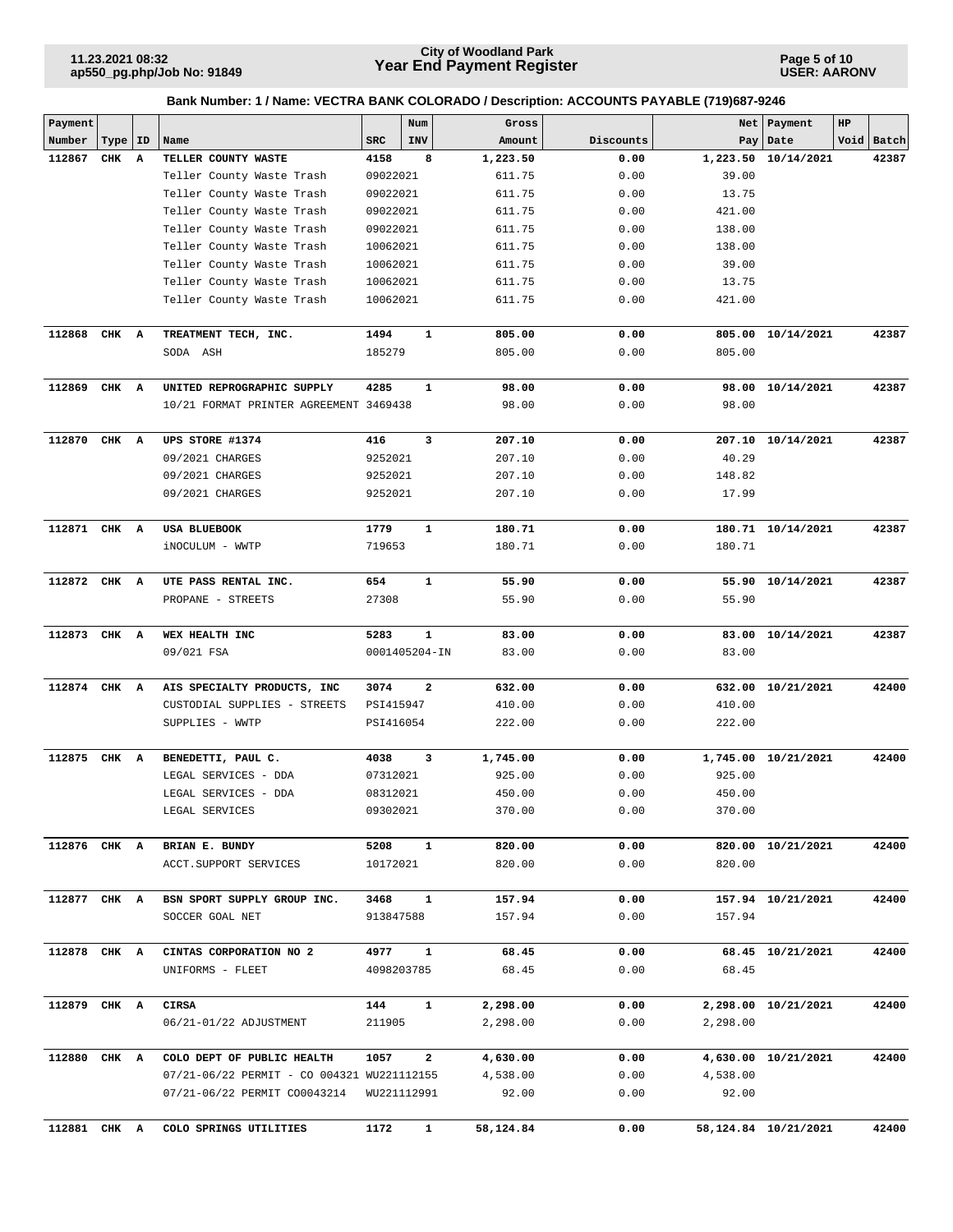**Page 6 of 10 USER: AARONV**

| Payment      |           |                                     |                | Num            |                   | Gross      |           |           | Net   Payment       | HP |            |
|--------------|-----------|-------------------------------------|----------------|----------------|-------------------|------------|-----------|-----------|---------------------|----|------------|
| Number       | Type   ID | Name                                | <b>SRC</b>     | INV            |                   | Amount     | Discounts |           | Pay Date            |    | Void Batch |
|              |           | 3RD Q CONVEYANCE FEE                | 10042021       |                |                   | 58, 124.84 | 0.00      | 58,124.84 |                     |    |            |
| 112882       | CHK A     | COUNTY DOOR AND HARDWARE            | 1464           | $\overline{a}$ |                   | 330.00     | 0.00      |           | 330.00 10/21/2021   |    | 42400      |
|              |           | SERVICE CALL AND LABOR              | 11421          |                |                   | 80.00      | 0.00      | 80.00     |                     |    |            |
|              |           | SERVICE CALL & LABOR                | 11422          |                |                   | 250.00     | 0.00      | 250.00    |                     |    |            |
|              |           |                                     |                |                |                   |            |           |           |                     |    |            |
| 112883 CHK A |           | <b>CROWN TROPHY</b>                 | 4177           | $\mathbf{1}$   |                   | 17.75      | 0.00      |           | 17.75 10/21/2021    |    | 42400      |
|              |           | NAME BADGES                         | 49234          |                |                   | 17.75      | 0.00      | 17.75     |                     |    |            |
|              |           |                                     |                |                |                   |            |           |           |                     |    |            |
| 112884 CHK A |           | DOCUMART COPIES & PRINTING          | 3252           | 1              |                   | 110.00     | 0.00      |           | 110.00 10/21/2021   |    | 42400      |
|              |           | BUSINESS CARDS - VA                 | 367531         |                |                   | 110.00     | 0.00      | 110.00    |                     |    |            |
|              |           |                                     |                |                |                   |            |           |           |                     |    |            |
| 112885 CHK A |           | GALLS, LLC                          | 5221           | $\mathbf{2}$   |                   | 200.24     | 0.00      |           | 200.24 10/21/2021   |    | 42400      |
|              |           | UNIFORM - WPPD - COUCH              | 019322320      |                |                   | 174.44     | 0.00      | 174.44    |                     |    |            |
|              |           | NAMETAG - WPPD                      | 019387578      |                |                   | 25.80      | 0.00      | 25.80     |                     |    |            |
| 112886 CHK A |           | HACH COMPANY                        | 291            | 1              |                   | 80.76      | 0.00      |           | 80.76 10/21/2021    |    | 42400      |
|              |           | LAB SUPPLIES - WTP                  | 12674944       |                |                   | 80.76      | 0.00      | 80.76     |                     |    |            |
|              |           |                                     |                |                |                   |            |           |           |                     |    |            |
| 112887 CHK A |           | HARDING NURSERY                     | 2182           | 1              |                   | 1,084.00   | 0.00      |           | 1,084.00 10/21/2021 |    | 42400      |
|              |           | TREES - MEMORIAL PARK               | 8000269        |                |                   | 1,084.00   | 0.00      | 1,084.00  |                     |    |            |
|              |           |                                     |                |                |                   |            |           |           |                     |    |            |
| 112888       | CHK A     | HARRISON'S INK                      | 1659           | $\mathbf{2}$   |                   | 717.50     | 0.00      |           | 717.50 10/21/2021   |    | 42400      |
|              |           | TC SUMMONS                          | $10 - 034$     |                |                   | 368.00     | 0.00      | 368.00    |                     |    |            |
|              |           | VEHICLE IMPOUND REPORT              | $10 - 035$     |                |                   | 349.50     | 0.00      | 349.50    |                     |    |            |
|              |           |                                     |                |                |                   |            |           |           |                     |    |            |
| 112889       | CHK A     | HAYNES MECHANICAL SYSTEMS           | 3359           | 1              |                   | 118.00     | 0.00      |           | 118.00 10/21/2021   |    | 42400      |
|              |           | SERVICE CALL - WAC                  | SRVCE000100937 |                |                   | 118.00     | 0.00      | 118.00    |                     |    |            |
|              |           |                                     |                |                |                   |            |           |           |                     |    |            |
| 112890       | CHK A     | JACK'S TIRE & OIL MANAGEMENT C 5215 |                | $\mathbf{1}$   |                   | 658.24     | 0.00      |           | 658.24 10/21/2021   |    | 42400      |
|              |           | #48 REPAIR                          | A76927-88      |                |                   | 658.24     | 0.00      | 658.24    |                     |    |            |
| 112891 CHK A |           | KROGER-KING SOOPERS CUST CHGS       | 145            | 1              |                   | 29.99      | 0.00      |           | 29.99 10/21/2021    |    | 42400      |
|              |           | 09/2021 CHARGES                     | 10122021       |                |                   | 29.99      | 0.00      | 29.99     |                     |    |            |
|              |           |                                     |                |                |                   |            |           |           |                     |    |            |
| 112892 CHK A |           | LAWSON PRODUCTS, INC.               | 2935           | 2              |                   | 156.48     | 0.00      |           | 156.48 10/21/2021   |    | 42400      |
|              |           | CONDRETE COVERUP COATING            | 9308845963     |                |                   | 93.00      | 0.00      | 93.00     |                     |    |            |
|              |           | SAFETY GLASSES - B&G                | 9308850676     |                |                   | 63.48      | 0.00      | 63.48     |                     |    |            |
|              |           |                                     |                |                |                   |            |           |           |                     |    |            |
| 112893 CHK A |           | LEXIS NEXIS ACCURINT                | 3379           | $\mathbf{1}$   |                   | 30.00      | 0.00      |           | 30.00 10/21/2021    |    | 42400      |
|              |           | 09/2021 CONTRACT FEE                |                |                | 1209360-200210930 | 30.00      | 0.00      | 30.00     |                     |    |            |
|              |           |                                     |                |                |                   |            |           |           |                     |    |            |
| 112894 CHK A |           | LOGAN SIMPSON DESIGN INC            | 5282           | $\mathbf{1}$   |                   | 4,000.00   | 0.00      |           | 4,000.00 10/21/2021 |    | 42400      |
|              |           | COMP PLAN & CODE REVIEW             | 28485          |                |                   | 4,000.00   | 0.00      | 4,000.00  |                     |    |            |
| 112895 CHK A |           | MATTHEW BENDER & CO., INC.          | 2776           | $\mathbf{1}$   |                   | 43.93      | 0.00      |           | 43.93 10/21/2021    |    | 42400      |
|              |           | COURT RULES BOOK                    | 27482898       |                |                   | 43.93      | 0.00      | 43.93     |                     |    |            |
|              |           |                                     |                |                |                   |            |           |           |                     |    |            |
| 112896 CHK A |           | MEBULBS                             | 3794           | $\mathbf{1}$   |                   | 92.35      | 0.00      |           | 92.35 10/21/2021    |    | 42400      |
|              |           | BULBS - B&G                         | 36422916-01    |                |                   | 92.35      | 0.00      | 92.35     |                     |    |            |
|              |           |                                     |                |                |                   |            |           |           |                     |    |            |
| 112897 CHK A |           | <b>MIKE MCKAY</b>                   | $\mathbf{1}$   | $\mathbf{1}$   |                   | 169.99     | 0.00      |           | 169.99 10/21/2021   |    | 42400      |
|              |           | UNIFORM PURCHASE                    | 09292021       |                |                   | 169.99     | 0.00      | 169.99    |                     |    |            |
|              |           |                                     |                |                |                   |            |           |           |                     |    |            |
| 112898 CHK A |           | GOLD HILL SQUARE SOUTH, LLC         | $\mathbf{1}$   | $\mathbf{1}$   |                   | 92.13      | 0.00      |           | 92.13 10/21/2021    |    | 42400      |
|              |           | UTILITY REFUND                      | 1281.01        |                |                   | 92.13      | 0.00      | 92.13     |                     |    |            |
|              |           |                                     |                |                |                   |            |           |           |                     |    |            |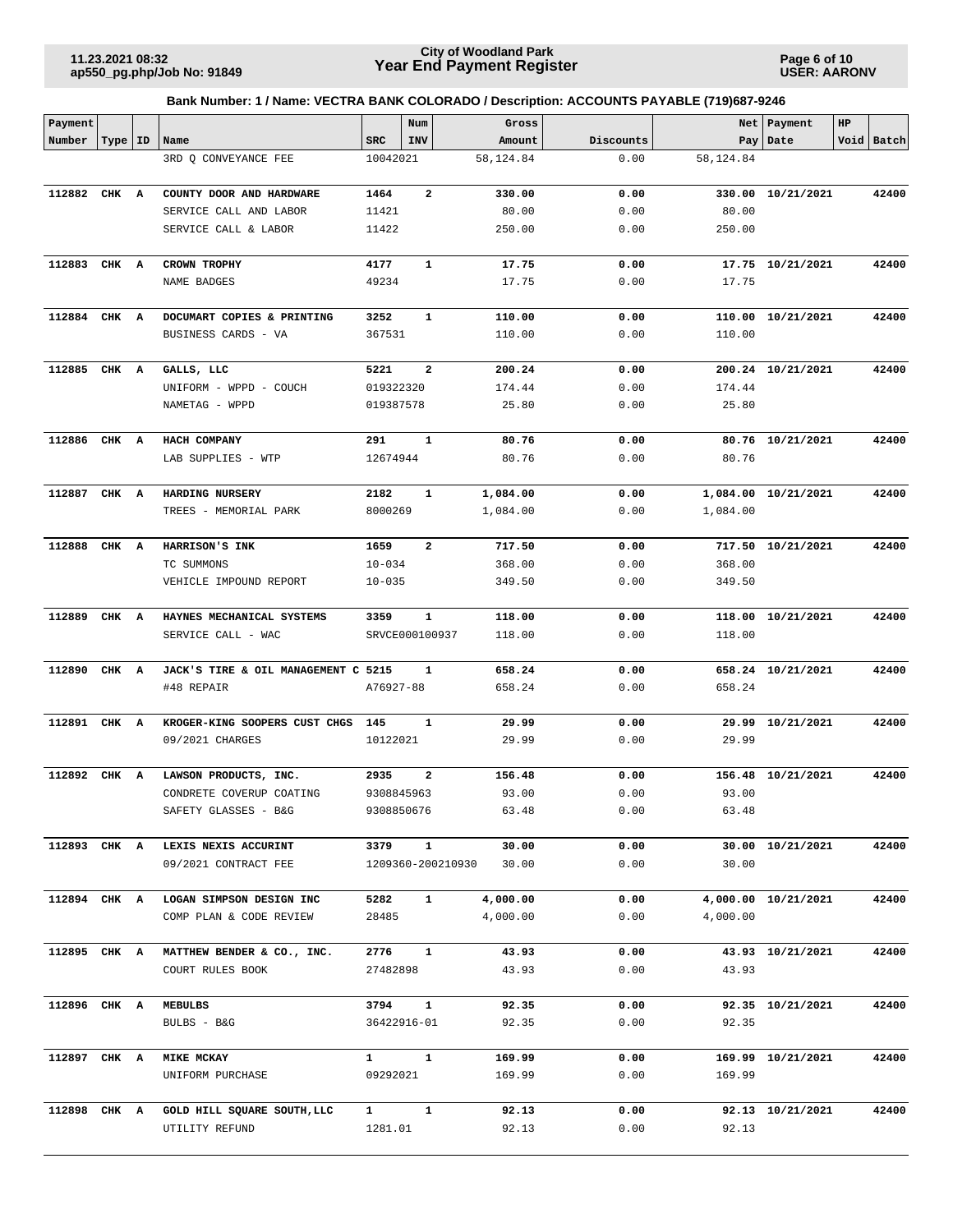**Page 7 of 10 USER: AARONV**

| Payment      |           |   |                                               |               | Num            | Gross            |              |           | Net   Payment        | HP |            |
|--------------|-----------|---|-----------------------------------------------|---------------|----------------|------------------|--------------|-----------|----------------------|----|------------|
| Number       | Type   ID |   | Name                                          | <b>SRC</b>    | INV            | Amount           | Discounts    | Pay       | Date                 |    | Void Batch |
| 112899       | CHK       | A | CRAIG'S POWEREQUIPMENT LLC                    | 1             | 1              | 251.16           | 0.00         |           | 251.16 10/21/2021    |    | 42400      |
|              |           |   | #86 REPAIR                                    | 147168        |                | 251.16           | 0.00         | 251.16    |                      |    |            |
|              |           |   |                                               |               |                |                  |              |           |                      |    |            |
| 112900       | CHK A     |   | ROBERT ELLIOTT                                | $\mathbf{1}$  | $\mathbf{1}$   | 45.00            | 0.00         |           | 45.00 10/21/2021     |    | 42400      |
|              |           |   | UTILITY REFUND                                | 4784.04       |                | 45.00            | 0.00         | 45.00     |                      |    |            |
| 112901 CHK A |           |   | CHARLES LITTLE                                | $\mathbf{1}$  | 3              | 44.75            | 0.00         |           | 44.75 10/21/2021     |    | 42400      |
|              |           |   | UTILITY REFUND                                | 5645.01       |                | 44.75            | 0.00         | 36.14     |                      |    |            |
|              |           |   | UTILITY REFUND                                | 5645.01       |                | 44.75            | 0.00         | 8.22      |                      |    |            |
|              |           |   | UTILITY REFUND                                | 5645.01       |                | 44.75            | 0.00         | 0.39      |                      |    |            |
|              |           |   |                                               |               |                |                  |              |           |                      |    |            |
| 112902 CHK A |           |   | OCCUPATIONAL HEALTH CENTERS OF 5300           |               | 1              | 230.00           | 0.00         |           | 230.00 10/21/2021    |    | 42400      |
|              |           |   | PRE-EMPLOYMENT NELSON MONTOYA 15157558        |               |                | 230.00           | 0.00         | 230.00    |                      |    |            |
| 112903       | CHK       | A | PEAK INTERNET                                 | 3141          | 6              | 19,291.79        | 0.00         |           | 19,291.79 10/21/2021 |    | 42400      |
|              |           |   | 10/2021 CHARGES                               | 132740        |                | 15,806.36        | 0.00         | 800.00    |                      |    |            |
|              |           |   | 10/2021 CHARGES                               | 132740        |                | 15,806.36        | 0.00         | 13,049.88 |                      |    |            |
|              |           |   | 10/2021 CHARGES                               | 132740        |                | 15,806.36        | 0.00         | 1,156.48  |                      |    |            |
|              |           |   | 10/2021 CHARGES                               | 132740        |                | 15,806.36        | 0.00         | 800.00    |                      |    |            |
|              |           |   | 10/2021 CHARGES                               | 132741        |                | 3,425.48         | 0.00         | 3,425.48  |                      |    |            |
|              |           |   | 10/2021 CHARGES                               | 382440        |                | 59.95            | 0.00         | 59.95     |                      |    |            |
| 112904 CHK A |           |   | PEAK VIEW ROOFING LLC                         | 5324          | $\mathbf{1}$   | 2,233.00         | 0.00         |           | 2,233.00 10/21/2021  |    | 42400      |
|              |           |   | ROOF MAINTENANCE                              | 98613         |                | 2,233.00         | 0.00         | 2,233.00  |                      |    |            |
|              |           |   |                                               |               |                |                  |              |           |                      |    |            |
| 112905 CHK A |           |   | POTESTIO BROTHERS EQUIP INC                   | 2312          | $\mathbf{1}$   | 436.84           | 0.00         |           | 436.84 10/21/2021    |    | 42400      |
|              |           |   | #80A REPAIR                                   | 71061C        |                | 436.84           | 0.00         | 436.84    |                      |    |            |
|              |           |   |                                               |               |                |                  |              |           |                      |    |            |
| 112906       | CHK A     |   | RAMPART SUPPLY, INC.                          | 528           | $\mathbf{1}$   | 1,401.99         | 0.00         |           | 1,401.99 10/21/2021  |    | 42400      |
|              |           |   | PUMP - LEISURE POOL                           | 2692537-00    |                | 1,401.99         | 0.00         | 1,401.99  |                      |    |            |
| 112907       | CHK A     |   | ROTH, MITCHELL                                | 4450          | $\mathbf{1}$   | 275.00           | 0.00         |           | 275.00 10/21/2021    |    | 42400      |
|              |           |   | CDL TEST REIMBURSEMENT                        | 10142021      |                | 275.00           | 0.00         | 275.00    |                      |    |            |
|              |           |   |                                               |               |                |                  |              |           |                      |    |            |
| 112908       | CHK A     |   | STANLEY CONVERGENT SECURITY SO 4042           |               | 1              | 376.24           | 0.00         |           | 376.24 10/21/2021    |    | 42400      |
|              |           |   | 11/2021 MAINTENANCE CHARGES                   | 6001847598    |                | 376.24           | 0.00         | 376.24    |                      |    |            |
| 112909 CHK A |           |   | STATUS: CODE 4, INC                           | 5101          |                | 900.00           | 0.00         |           | 900.00 10/21/2021    |    | 42400      |
|              |           |   | PEERS SUPPORT SESSIONS                        | 50            |                | 900.00           | 0.00         | 900.00    |                      |    |            |
|              |           |   |                                               |               |                |                  |              |           |                      |    |            |
| 112910 CHK A |           |   | SUMMIT SAFETY SOLUTIONS, INC                  | 5317          | $\mathbf{1}$   | 278.15           | 0.00         |           | 278.15 10/21/2021    |    | 42400      |
|              |           |   | SAFETY ITEMS - B&G                            | 13782         |                | 278.15           | 0.00         | 278.15    |                      |    |            |
|              |           |   |                                               |               |                |                  |              |           |                      |    |            |
| 112911 CHK A |           |   | THE AQUEOUS SOLUTION, INC.<br>CHEMICALS - WAC | 3016<br>87033 | $\mathbf{1}$   | 614.75<br>614.75 | 0.00<br>0.00 | 614.75    | 614.75 10/21/2021    |    | 42400      |
|              |           |   |                                               |               |                |                  |              |           |                      |    |            |
| 112912 CHK A |           |   | THOMAS HOFF & ASSOCIATES                      | 4010          | $\mathbf{1}$   | 175.00           | 0.00         |           | 175.00 10/21/2021    |    | 42400      |
|              |           |   | POLYGRAPH - WPPD                              |               | INVOICE08TH    | 175.00           | 0.00         | 175.00    |                      |    |            |
|              |           |   |                                               |               |                |                  |              |           |                      |    |            |
| 112913 CHK A |           |   | USA BLUEBOOK                                  | 1779          | $\mathbf{1}$   | 836.10           | 0.00         |           | 836.10 10/21/2021    |    | 42400      |
|              |           |   | THERMOMETER - WWTP                            | 735869        |                | 836.10           | 0.00         | 836.10    |                      |    |            |
| 112914 CHK A |           |   | UTE PASS CONCRETE-SAND&GRAVEL 655             |               | $\overline{4}$ | 1,102.20         | 0.00         |           | 1,102.20 10/21/2021  |    | 42400      |
|              |           |   | TROUT CREEK REPAIR                            | D65236        |                | 126.00           | 0.00         | 126.00    |                      |    |            |
|              |           |   | TROUT CREEK REPAIR                            | D65239        |                | 252.30           | 0.00         | 252.30    |                      |    |            |
|              |           |   | RIVER ROCK - F/S                              | D65301        |                | 523.35           | 0.00         | 523.35    |                      |    |            |
|              |           |   |                                               |               |                |                  |              |           |                      |    |            |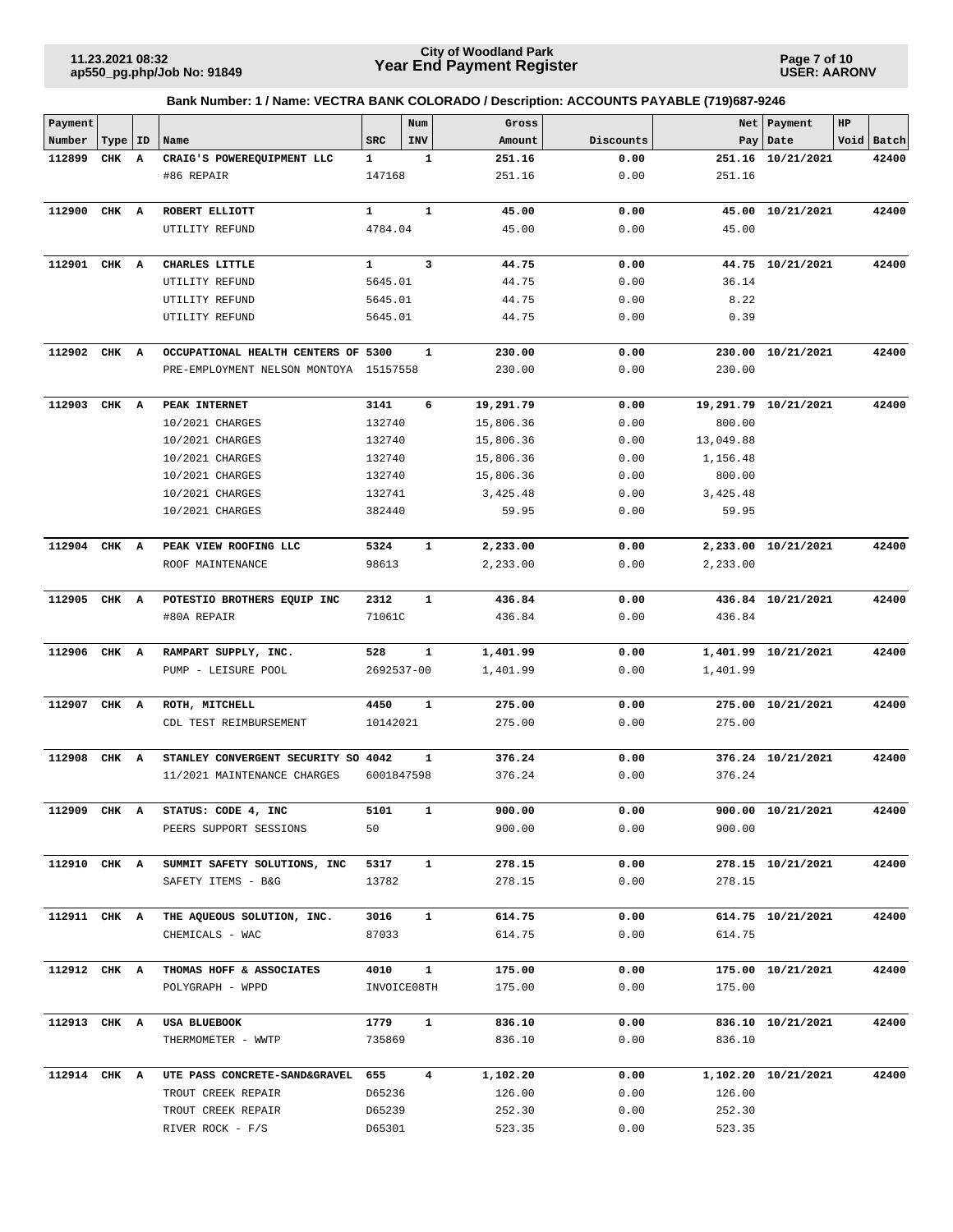**Page 8 of 10 USER: AARONV**

| Payment      |           |   |                                     |                | Num                  | Gross            |           |            | Net   Payment        | HP |            |
|--------------|-----------|---|-------------------------------------|----------------|----------------------|------------------|-----------|------------|----------------------|----|------------|
| Number       | Type   ID |   | Name                                | <b>SRC</b>     | INV                  | Amount           | Discounts |            | Pay   Date           |    | Void Batch |
|              |           |   | CUT STONE - MEMORIAL PARK           | D67889         |                      | 200.55           | 0.00      | 200.55     |                      |    |            |
| 112915 CHK A |           |   | WASTE MANAGEMENT WOODLAND PARK 3004 |                | ${\bf 1}$            | 116.66           | 0.00      |            | 116.66 10/21/2021    |    | 42400      |
|              |           |   | 10/2021 CHARGES - WWTP              |                | $0703936 - 2517 - 6$ | 116.66           | 0.00      | 116.66     |                      |    |            |
|              |           |   |                                     |                |                      |                  |           |            |                      |    |            |
| 112916 CHK A |           |   | WAXIE SANITARY SUPPLY               | 4189           | 1                    | 514.57           | 0.00      |            | 514.57 10/21/2021    |    | 42400      |
|              |           |   | CUSTODIAL SUPPLIES - WAC            | 80336092       |                      | 514.57           | 0.00      | 514.57     |                      |    |            |
| 112917       | CHK A     |   | WIRELESS WATCHDOGS, LLC             | 5102           | 1                    | 284.00           | 0.00      |            | 284.00 10/21/2021    |    | 42400      |
|              |           |   | 09/2021 MAINTENANCE                 | IN0088118      |                      | 284.00           | 0.00      | 284.00     |                      |    |            |
|              |           |   |                                     |                |                      |                  |           |            |                      |    |            |
| 112920       | CHK       | A | APEX COMMUNICATIONS, INC            | 5168           | $\mathbf{2}$         | 1,825.00         | 0.00      |            | 1,825.00 10/28/2021  |    | 42412      |
|              |           |   | DESIGN & PRODUCTION FEE             | WP102D         |                      | 1,125.00         | 0.00      | 1,125.00   |                      |    |            |
|              |           |   | DESIGN & PRODUCTION FEES            | WP104A         |                      | 700.00           | 0.00      | 700.00     |                      |    |            |
| 112921 CHK A |           |   | <b>BLACK HILLS ENERGY</b>           | 4035           | 4                    | 4,744.42         | 0.00      |            | 4,744.42 10/28/2021  |    | 42412      |
|              |           |   | 09/21-10/21 CHARGES                 | 10222021       |                      | 4,744.42         | 0.00      | 763.57     |                      |    |            |
|              |           |   | 09/21-10/21 CHARGES                 | 10222021       |                      | 4,744.42         | 0.00      | 1,138.47   |                      |    |            |
|              |           |   | 09/21-10/21 CHARGES                 | 10222021       |                      | 4,744.42         | 0.00      | 2,674.84   |                      |    |            |
|              |           |   | 09/21-10/21 CHARGES                 | 10222021       |                      | 4,744.42         | 0.00      | 167.54     |                      |    |            |
| 112922 CHK A |           |   | CAPP, INC.                          | 724            | $\mathbf{1}$         | 1,169.84         | 0.00      |            | 1,169.84 10/28/2021  |    | 42412      |
|              |           |   | EQUIPMENT - WWTP                    |                | S2685903.001         | 1,169.84         | 0.00      | 1,169.84   |                      |    |            |
|              |           |   |                                     |                |                      |                  |           |            |                      |    |            |
| 112923       | CHK A     |   | CINTAS CORPORATION NO 2             | 4977           | 1                    | 86.96            | 0.00      |            | 86.96 10/28/2021     |    | 42412      |
|              |           |   | UNIFORMS - FLEET                    |                | 4098889216           | 86.96            | 0.00      | 86.96      |                      |    |            |
| 112924       | CHK A     |   | CITY OF COLORADO SPRINGS            | 1916           | $\mathbf{1}$         | 3,690.00         | 0.00      |            | 3,690.00 10/28/2021  |    | 42412      |
|              |           |   | USER RADIO                          | RAD2208        |                      | 3,690.00         | 0.00      | 3,690.00   |                      |    |            |
|              |           |   |                                     |                |                      |                  |           |            |                      |    |            |
| 112925       | CHK       | A | COLORADO ANALYTICAL LAB             | 4028           | $\mathbf{2}$         | 234.00           | 0.00      |            | 234.00 10/28/2021    |    | 42412      |
|              |           |   | LAB SERVICES - WWTP                 | 211005029      |                      | 112.00           | 0.00      | 112.00     |                      |    |            |
|              |           |   | LAB SERVICES - WWTP                 | 211005032      |                      | 122.00           | 0.00      | 122.00     |                      |    |            |
| 112926 CHK A |           |   | CORE ELECTRIC COOPERATIVE           | 5316           | 5                    | 29,956.83        | 0.00      |            | 29,956.83 10/28/2021 |    | 42412      |
|              |           |   | 09/08-10/06 2021 CHARGES            | 10112021B      |                      | 16,872.63        | 0.00      | 5, 113. 31 |                      |    |            |
|              |           |   | 09/08-10/06 2021 CHARGES            | 10112021B      |                      | 16,872.63        | 0.00      | 8,651.35   |                      |    |            |
|              |           |   | 09/08-10/06 2021 CHARGES            | 10112021B      |                      | 16,872.63        | 0.00      | 3,107.97   |                      |    |            |
|              |           |   | 09/20-10/18 2021 CHARGES            | 10252021C      |                      | 13,084.20        | 0.00      | 11,709.56  |                      |    |            |
|              |           |   | 09/20-10/18 2021 CHARGES            | 10252021C      |                      | 13,084.20        | 0.00      | 1,374.64   |                      |    |            |
| 112927 CHK A |           |   | CSU ENVIRONMENTAL QUALITY LAB       | 2660           | $\mathbf{1}$         | 180.00           | 0.00      |            | 180.00 10/28/2021    |    | 42412      |
|              |           |   | COMPOST TESTING                     | EQL:5257       |                      | 180.00           | 0.00      | 180.00     |                      |    |            |
|              |           |   | DOCUMART COPIES & PRINTING          |                | $\mathbf{1}$         |                  | 0.00      |            | 140.00 10/28/2021    |    |            |
| 112928 CHK A |           |   | BUS.CARDS-GEHRETT/SCHULTZ           | 3252<br>368052 |                      | 140.00<br>140.00 | 0.00      | 140.00     |                      |    | 42412      |
|              |           |   |                                     |                |                      |                  |           |            |                      |    |            |
| 112929 CHK A |           |   | ISAIAH WILEY                        | 5230           | $\mathbf{1}$         | 12.50            | 0.00      |            | 12.50 10/28/2021     |    | 42412      |
|              |           |   | OFFICIAL - P&R                      | 10252021       |                      | 12.50            | 0.00      | 12.50      |                      |    |            |
| 112930 CHK A |           |   | JDS - HYDRO CONSULTANTS, INC.       | 2894           | 1                    | 330.00           | 0.00      |            | 330.00 10/28/2021    |    | 42412      |
|              |           |   | DOVE PUMP STATION                   | 10913-06       |                      | 330.00           | 0.00      | 330.00     |                      |    |            |
|              |           |   |                                     |                |                      |                  |           |            |                      |    |            |
| 112931 CHK A |           |   | JR ENGINEERING LTD                  | 353            | $\mathbf{1}$         | 1,105.00         | 0.00      |            | 1,105.00 10/28/2021  |    | 42412      |
|              |           |   | ENGINEERING SERVICES                | 78636          |                      | 1,105.00         | 0.00      | 1,105.00   |                      |    |            |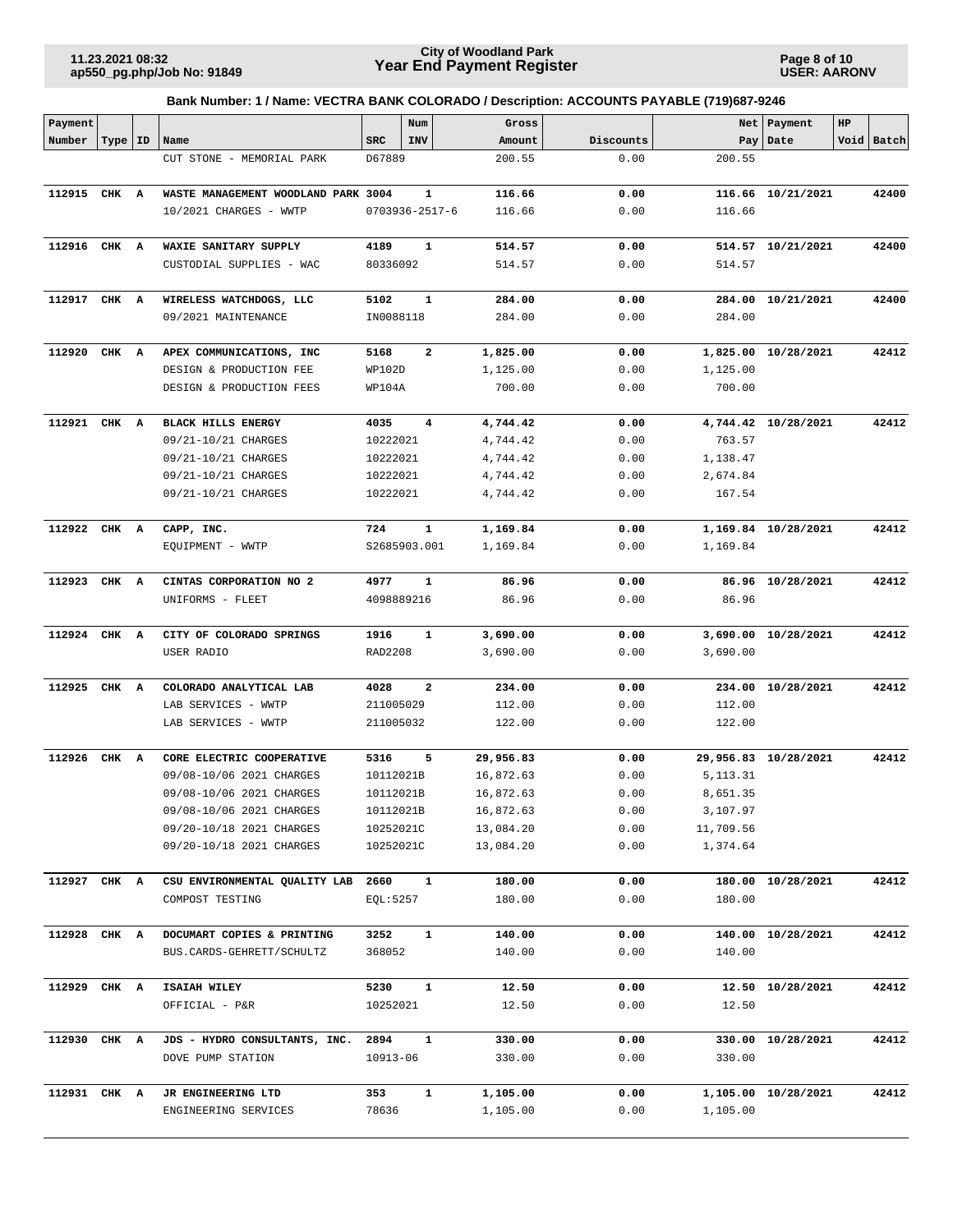**Page 9 of 10 USER: AARONV**

| Payment      |       |    |                                 |                  | Num          | Gross          |              | Net    | Payment           | HP |            |
|--------------|-------|----|---------------------------------|------------------|--------------|----------------|--------------|--------|-------------------|----|------------|
| Number       | Type  | ID | Name                            | <b>SRC</b>       | INV          | Amount         | Discounts    | Pay    | Date              |    | Void Batch |
| 112932       | CHK A |    | JUST DANCE BAND, LLC            | 5130             | 1            | 500.00         | 0.00         | 500.00 | 10/28/2021        |    | 42412      |
|              |       |    | DEPOSIT FOR NYE CELEBRATION     | 10252021         |              | 500.00         | 0.00         | 500.00 |                   |    |            |
| 112933       | CHK A |    | LAFEVER, DALTON                 | 4494             | $\mathbf{1}$ | 220.00         | 0.00         | 220.00 | 10/28/2021        |    | 42412      |
|              |       |    | OFFICIAL - P&R                  | 10252021         |              | 220.00         | 0.00         | 220.00 |                   |    |            |
|              |       |    |                                 |                  |              |                |              |        |                   |    |            |
| 112934 CHK A |       |    | MARSHALL MCAFEE                 | 5319             | $\mathbf{1}$ | 100.00         | 0.00         |        | 100.00 10/28/2021 |    | 42412      |
|              |       |    | OFFICIAL - P&R                  | 10252021         |              | 100.00         | 0.00         | 100.00 |                   |    |            |
|              |       |    |                                 |                  |              |                |              |        |                   |    |            |
| 112935 CHK A |       |    | MARTINEZ, BRIANNA               | 4737             | $\mathbf{1}$ | 72.00          | 0.00         |        | 72.00 10/28/2021  |    | 42412      |
|              |       |    | OFFICIAL - P&R                  | 10252021         |              | 72.00          | 0.00         | 72.00  |                   |    |            |
| 112936 CHK A |       |    | THORLABS, INC.                  | $\mathbf{1}$     | $\mathbf{1}$ | 9.00           | 0.00         |        | 9.00 10/28/2021   |    | 42412      |
|              |       |    | SALES TAX REFUND                | 082021           |              | 9.00           | 0.00         | 9.00   |                   |    |            |
|              |       |    |                                 |                  |              |                |              |        |                   |    |            |
| 112937       | CHK A |    | CITY OF WOODLAND PARK           | $\mathbf{1}$     | $\mathbf{1}$ | 900.00         | 0.00         |        | 900.00 10/28/2021 |    | 42412      |
|              |       |    | CORNHOLE CASH WINNINGS          | 10252021         |              | 900.00         | 0.00         | 900.00 |                   |    |            |
|              |       |    |                                 |                  |              |                |              |        |                   |    |            |
| 112938       | CHK A |    | VENDOR MANAGEMENTCONSULTING     | $\mathbf{1}$     | $\mathbf{1}$ | 146.25         | 0.00         |        | 146.25 10/28/2021 |    | 42412      |
|              |       |    | ANALYSIS - TRASH SAVINGS        | 1215             |              | 146.25         | 0.00         | 146.25 |                   |    |            |
| 112939       | CHK A |    | SHADOE WHITE                    | $\mathbf{1}$     | $\mathbf{1}$ | 14.98          | 0.00         |        | 14.98 10/28/2021  |    | 42412      |
|              |       |    | UTILITY REFUND                  | 3217.13          |              | 14.98          | 0.00         | 14.98  |                   |    |            |
|              |       |    |                                 |                  |              |                |              |        |                   |    |            |
| 112940       | CHK A |    | LISA & LANCE NELSON             | $\mathbf{1}$     | $\mathbf{1}$ | 155.27         | 0.00         |        | 155.27 10/28/2021 |    | 42412      |
|              |       |    | UTILITY REFUND                  | 5737.04          |              | 155.27         | 0.00         | 155.27 |                   |    |            |
| 112941 CHK A |       |    | JAMIE KEVIN MANNING             | $\mathbf{1}$     | $\mathbf{1}$ | 44.34          | 0.00         |        | 44.34 10/28/2021  |    | 42412      |
|              |       |    | UTILITY REFUND                  | 926.02           |              | 44.34          | 0.00         | 44.34  |                   |    |            |
|              |       |    |                                 |                  |              |                |              |        |                   |    |            |
| 112942       | CHK A |    | PETTY CASH - CITY HALL          | 691              | $\mathbf{2}$ | 476.39         | 0.00         |        | 476.39 10/28/2021 |    | 42412      |
|              |       |    | PETTY CASH EXPENDITURES         | 10282021         |              | 476.39         | 0.00         | 361.93 |                   |    |            |
|              |       |    | PETTY CASH EXPENDITURES         | 10282021         |              | 476.39         | 0.00         | 114.46 |                   |    |            |
|              |       |    |                                 |                  |              |                |              |        |                   |    |            |
| 112943       | CHK A |    | PHIL LONG FORD                  | 504              | $\mathbf{1}$ | 76.06          | 0.00         |        | 76.06 10/28/2021  |    | 42412      |
|              |       |    | PARTS                           | 860965           |              | 76.06          | 0.00         | 76.06  |                   |    |            |
| 112944 CHK A |       |    | <b>PIKES PEAK NEWSPAPER INC</b> | 4812 1           |              | 30.00          | 0.00         |        | 30.00 10/28/2021  |    | 42412      |
|              |       |    | COURIER SUBSCRIPTION            | 10132021         |              | 30.00          | 0.00         | 30.00  |                   |    |            |
|              |       |    |                                 |                  |              |                |              |        |                   |    |            |
| 112945 CHK A |       |    | RYAN SQUIRES                    | 5326             | $\mathbf{1}$ | 72.00          | 0.00         |        | 72.00 10/28/2021  |    | 42412      |
|              |       |    | BARTENDING - UPCC               | 10252021         |              | 72.00          | 0.00         | 72.00  |                   |    |            |
|              |       |    |                                 |                  |              |                |              |        |                   |    |            |
| 112946 CHK A |       |    | RYDER M JAMES<br>OFFICIAL - P&R | 5247<br>10252021 | $\mathbf{1}$ | 25.00<br>25.00 | 0.00<br>0.00 | 25.00  | 25.00 10/28/2021  |    | 42412      |
|              |       |    |                                 |                  |              |                |              |        |                   |    |            |
| 112947 CHK A |       |    | RED BARON CAR WASH              | 4191             | $\mathbf{2}$ | 138.00         | 0.00         |        | 138.00 10/28/2021 |    | 42412      |
|              |       |    | 09/2021 CHARGES                 | 1931             |              | 138.00         | 0.00         | 133.00 |                   |    |            |
|              |       |    | 09/2021 CHARGES                 | 1931             |              | 138.00         | 0.00         | 5.00   |                   |    |            |
|              |       |    |                                 |                  |              |                |              |        |                   |    |            |
| 112948 CHK A |       |    | USA BLUEBOOK                    | 1779             | $\mathbf{1}$ | 99.05          | 0.00         |        | 99.05 10/28/2021  |    | 42412      |
|              |       |    | LAB SUPPLIES - WWTP             | 744902           |              | 99.05          | 0.00         | 99.05  |                   |    |            |
| 112949 CHK A |       |    | WOODLAND HARDWARE & RENTAL      | 2739             | $\mathbf{2}$ | 531.32         | 0.00         |        | 531.32 10/28/2021 |    | 42412      |
|              |       |    | 09/2021 CHARGES                 | 9302021          |              | 531.32         | 0.00         | 126.01 |                   |    |            |
|              |       |    | 09/2021 CHARGES                 | 9302021          |              | 531.32         | 0.00         | 405.31 |                   |    |            |
|              |       |    |                                 |                  |              |                |              |        |                   |    |            |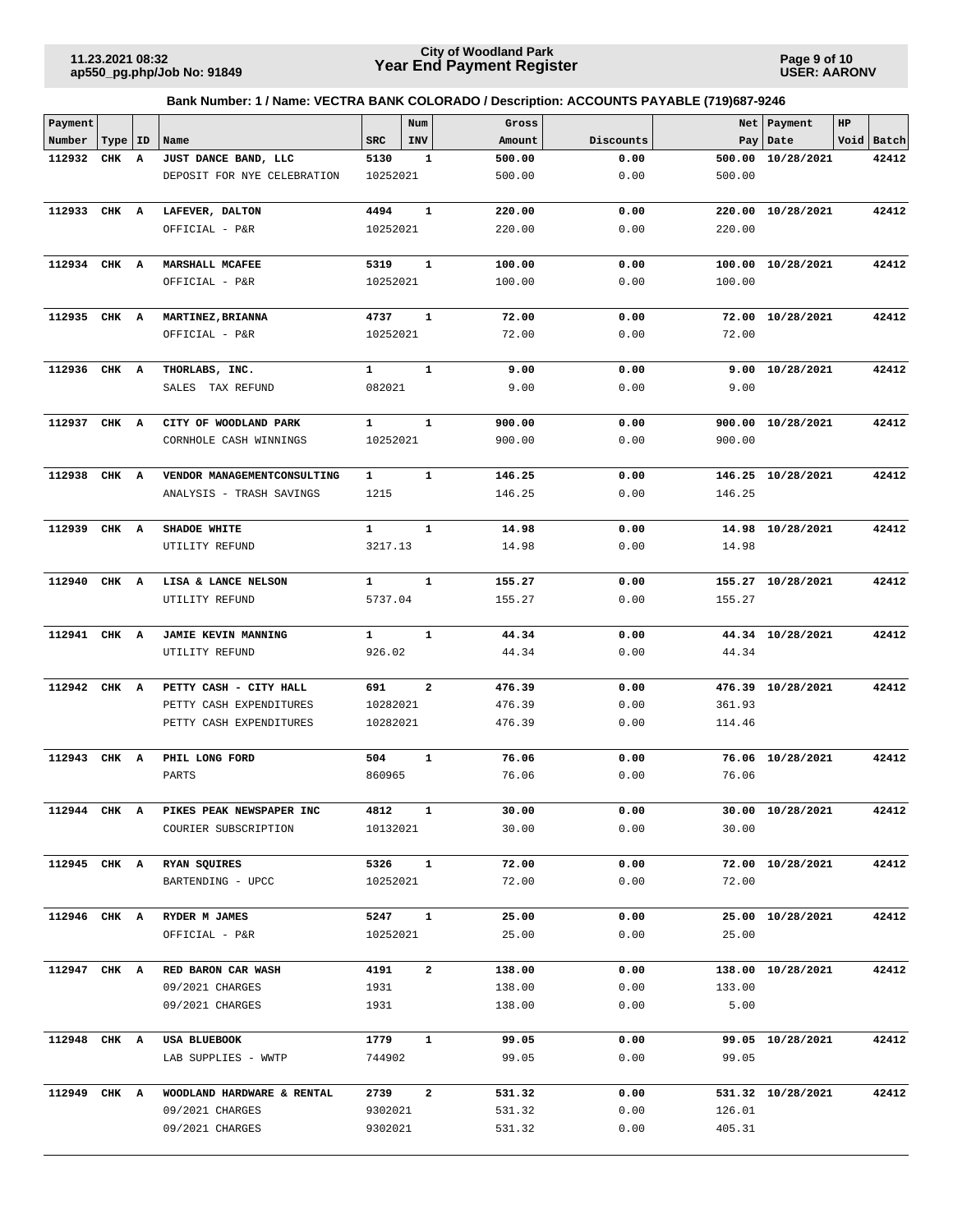**Page 10 of 10 USER: AARONV**

| Payment |                 |                         |                  | Num        | Gross          |           |             | Net   Payment | HP |            |
|---------|-----------------|-------------------------|------------------|------------|----------------|-----------|-------------|---------------|----|------------|
| Number  |                 | Type ID Name            | <sup>1</sup> SRC | <b>INV</b> | Amount         | Discounts |             | Pay   Date    |    | Void Batch |
|         | REGISTER TOTALS | Checks: 147<br>Voids: 0 |                  | 214        | .345.47<br>337 | J.OO      | 337, 345.47 |               |    |            |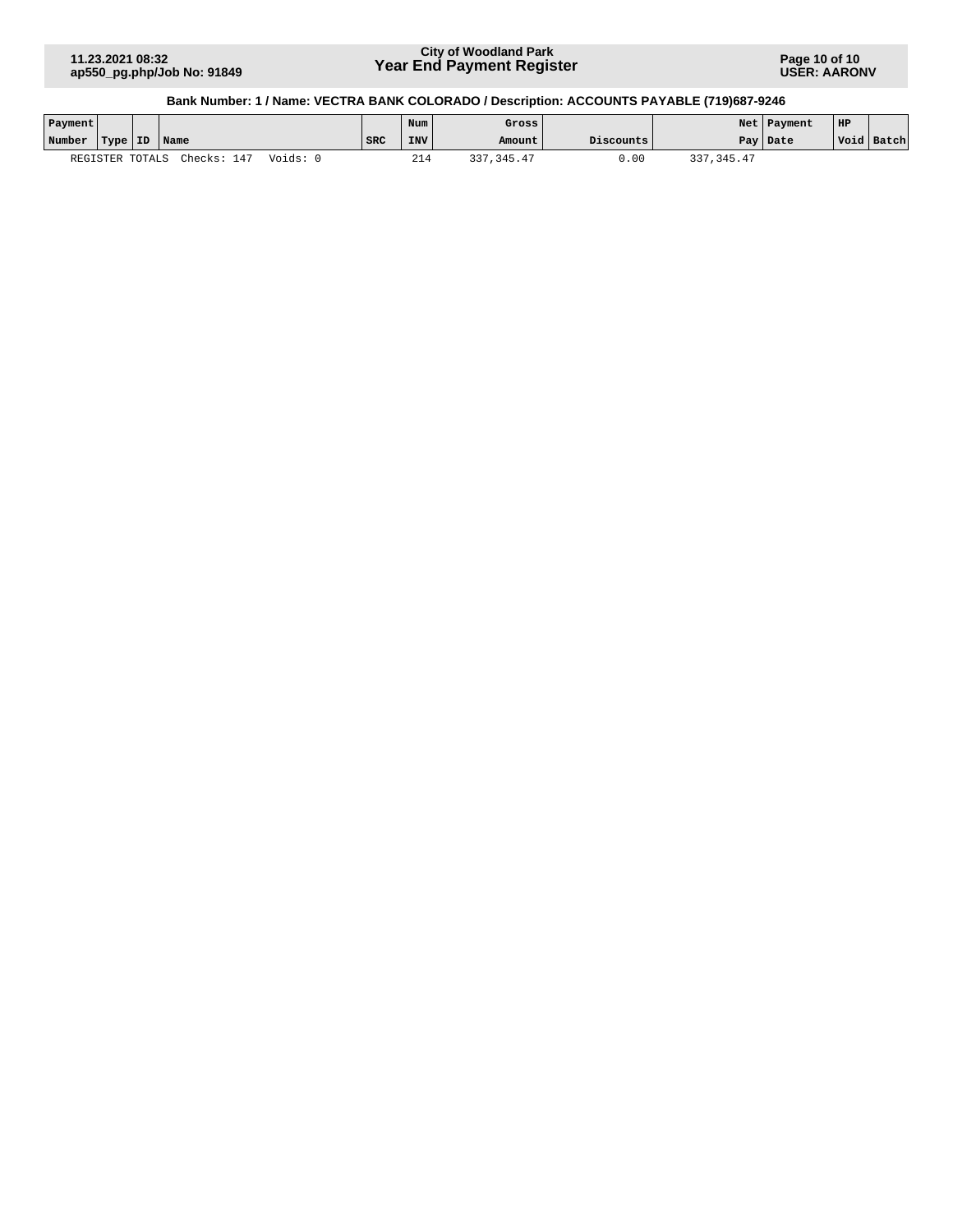| Bank Number: 99 / Name: VECTRA BANK COLORADO/PAYROLL / Description: PAYROLL ACCOUNT |                               |              |                     |           |         |              |
|-------------------------------------------------------------------------------------|-------------------------------|--------------|---------------------|-----------|---------|--------------|
| Payment Number                                                                      | Position                      | Num Inv      | <b>Gross Amount</b> | Discounts | Net Pay | Payment Date |
| 18756                                                                               | <b>MPO</b>                    | $\mathbf{1}$ | 4969.67             | 1486.89   | 3482.78 | 10/8/2021    |
| 18757                                                                               | Lifeguard                     | $\mathbf{1}$ | 446.6               | 48.17     | 398.43  | 10/8/2021    |
| 18758                                                                               | Lifeguard                     | $\mathbf{1}$ | 551.32              | 68.03     | 483.29  | 10/8/2021    |
| 18759                                                                               | Lifeguard                     | $\mathbf 1$  | 187.88              | 16.37     | 171.51  | 10/8/2021    |
| 18760                                                                               | Pool Attendant                | $\mathbf{1}$ | 86.24               | 6.6       | 79.64   | 10/8/2021    |
| 18761                                                                               | <b>MWI PBG</b>                | $\mathbf{1}$ | 1236.8              | 277.88    | 958.92  | 10/8/2021    |
| 47874                                                                               | Crew Chief - Field Ser        | $\mathbf{1}$ | 2561.84             | 932.65    | 1629.19 | 10/8/2021    |
| 47875                                                                               | Corporal                      | $\mathbf{1}$ | 2899.1              | 640.33    | 2258.77 | 10/8/2021    |
| 47876                                                                               | Dispatcher II                 | $\mathbf{1}$ | 1882.66             | 502.27    | 1380.39 | 10/8/2021    |
| 47877                                                                               | Police Officer I              | $\mathbf{1}$ | 2143.19             | 547.18    | 1596.01 | 10/8/2021    |
| 47878                                                                               | System Admin.                 | $\mathbf{1}$ | 2559.69             | 815.28    | 1744.41 | 10/8/2021    |
| 47879                                                                               | Dispatcher I                  | $\mathbf{1}$ | 1555.42             | 405.72    | 1149.7  | 10/8/2021    |
| 47880                                                                               | Maint. Worker III - Fi        | $\mathbf{1}$ | 3123.52             | 800.6     | 2322.92 | 10/8/2021    |
| 47881                                                                               | Utility Billing Techni        | $\mathbf{1}$ | 1752.8              | 576.84    | 1175.96 | 10/8/2021    |
| 47882                                                                               | <b>Planning and Building</b>  | $\mathbf{1}$ | 2003.62             | 580.69    | 1422.93 | 10/8/2021    |
| 47883                                                                               | Victims Advocate              | $\mathbf{1}$ | 925.1               | 190.9     | 734.2   | 10/8/2021    |
| 47884                                                                               | <b>Water Fitness Instruct</b> | $\mathbf{1}$ | 345.1               | 28.4      | 316.7   | 10/8/2021    |
| 47885                                                                               | <b>WWTO</b>                   | 1            | 1649                | 390.48    | 1258.52 | 10/8/2021    |
| 47886                                                                               | <b>WTO</b>                    | $\mathbf 1$  | 1832.4              | 1143.52   | 688.88  | 10/8/2021    |
| 47887                                                                               | Police Officer I              | $\mathbf{1}$ | 4484.13             | 1042.74   | 3441.39 | 10/8/2021    |
| 47888                                                                               | Lifeguard                     | $\mathbf{1}$ | 517.44              | 93.13     | 424.31  | 10/8/2021    |
| 47889                                                                               | MUNICIPAL COURT CLERK         | $\mathbf{1}$ | 1192.5              | 255.44    | 937.06  | 10/8/2021    |
| 47890                                                                               | Maint. Worker I I- Str        | $\mathbf{1}$ | 1511.2              | 405.86    | 1105.34 | 10/8/2021    |
| 47891                                                                               | Corporal                      | $\mathbf{1}$ | 2715.98             | 925.36    | 1790.62 | 10/8/2021    |
| 47892                                                                               | Corporal                      | $\mathbf{1}$ | 3150.89             | 972.48    | 2178.41 | 10/8/2021    |
| 47893                                                                               | Dispatcher I                  | 1            | 1772.66             | 475.37    | 1297.29 | 10/8/2021    |
| 47894                                                                               | Lifeguard                     | $\mathbf{1}$ | 314.16              | 24.04     | 290.12  | 10/8/2021    |
| 47895                                                                               | Police Officer I              | $\mathbf{1}$ | 2000.43             | 422.01    | 1578.42 | 10/8/2021    |
| 47896                                                                               | Maintenance Worker I -        | $\mathbf{1}$ | 1236.8              | 236.81    | 999.99  | 10/8/2021    |
| 47897                                                                               | <b>Accounting Manager</b>     | $\mathbf{1}$ | 2663.95             | 890.52    | 1773.43 | 10/8/2021    |
| 47898                                                                               | <b>Event Center Coordinat</b> | 1            | 1764.48             | 542.13    | 1222.35 | 10/8/2021    |
| 47899                                                                               | Detective/MPO                 | 1            | 2537.87             | 558.76    | 1979.11 | 10/8/2021    |
| 47900                                                                               | Assistant to the City         | $\mathbf{1}$ | 2736.73             | 876.02    | 1860.71 | 10/8/2021    |
| 47901                                                                               | <b>Water Treatment Operat</b> | 1            | 1995.27             | 664.68    | 1330.59 | 10/8/2021    |
| 47902                                                                               | Lifeguard                     | 1            | 388.08              | 40.7      | 347.38  | 10/8/2021    |
| 47903                                                                               | Police Officer I              | 1            | 2143.38             | 482.64    | 1660.74 | 10/8/2021    |
| 47904                                                                               | <b>Sports Coordinator</b>     | 1            | 1687.2              | 406.2     | 1281    | 10/8/2021    |
| 47905                                                                               | IT Intern                     | 1            | 305.44              | 30.35     | 275.09  | 10/8/2021    |
| 47906                                                                               | Lead Lifeguard                | $\mathbf{1}$ | 710.5               | 102.13    | 608.37  | 10/8/2021    |
| 47907                                                                               | Maintenance Worker I -        | 1            | 1276.25             | 302.2     | 974.05  | 10/8/2021    |
| 47908                                                                               | Interim Chief of Polic        | 1            | 5221.15             | 1162.73   | 4058.42 | 10/8/2021    |
| 47909                                                                               | PD Admin Assist/Teen C        | 1            | 1896.36             | 557.52    | 1338.84 | 10/8/2021    |
| 47910                                                                               | Commander                     | $\mathbf{1}$ | 3248.86             | 1302.88   | 1945.98 | 10/8/2021    |
| 47911                                                                               | Finance Admin. Asst./C        | 1            | 1580                | 517.01    | 1062.99 | 10/8/2021    |
| 47912                                                                               | Sergeant                      | 1            | 3165.66             | 1152.6    | 2013.06 | 10/8/2021    |
| 47913                                                                               | Dispatch II                   | $\mathbf{1}$ | 1787.02             | 384.95    | 1402.07 | 10/8/2021    |
| 47914                                                                               | <b>HR Generalist</b>          | $\mathbf{1}$ | 2419.38             | 968.91    | 1450.47 | 10/8/2021    |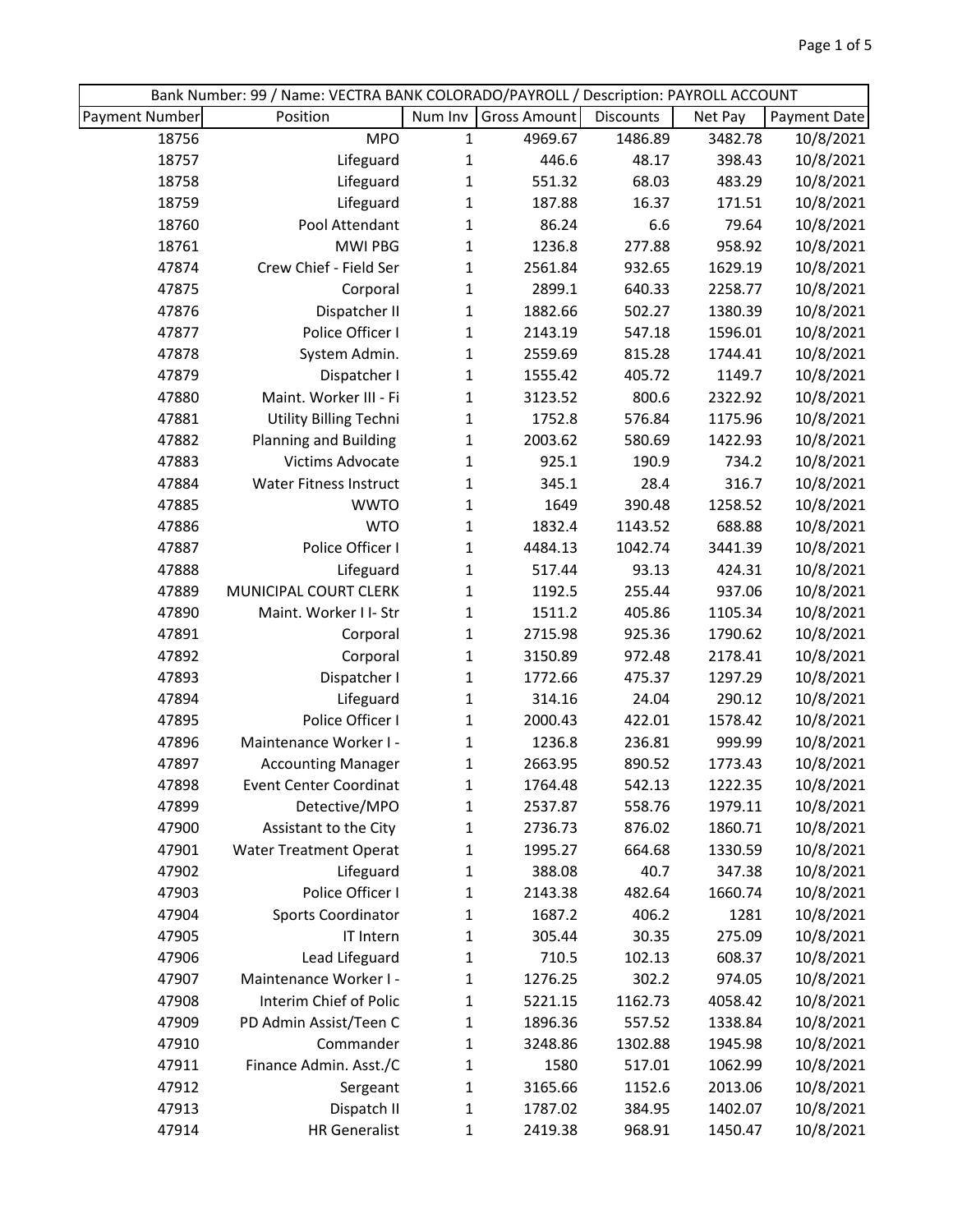|                       | Bank Number: 99 / Name: VECTRA BANK COLORADO/PAYROLL / Description: PAYROLL ACCOUNT |              |              |           |         |              |
|-----------------------|-------------------------------------------------------------------------------------|--------------|--------------|-----------|---------|--------------|
| <b>Payment Number</b> | Position                                                                            | Num Inv      | Gross Amount | Discounts | Net Pay | Payment Date |
| 47915                 | <b>Communication and Mark</b>                                                       | $\mathbf{1}$ | 1870.98      | 471.24    | 1399.74 | 10/8/2021    |
| 47916                 | Police Officer I                                                                    | $\mathbf{1}$ | 2267.72      | 399.78    | 1867.94 | 10/8/2021    |
| 47917                 | Pool Attendant                                                                      | 1            | 215.6        | 19.5      | 196.1   | 10/8/2021    |
| 47918                 | Parks and Rec Director                                                              | $\mathbf 1$  | 3577.32      | 1346.65   | 2230.67 | 10/8/2021    |
| 47919                 | Lifeguard                                                                           | $\mathbf{1}$ | 175.56       | 14.44     | 161.12  | 10/8/2021    |
| 47920                 | Lifeguard                                                                           | $\mathbf{1}$ | 413.55       | 69.8      | 343.75  | 10/8/2021    |
| 47921                 | WFI/WSI                                                                             | $\mathbf{1}$ | 50.75        | 3.87      | 46.88   | 10/8/2021    |
| 47922                 | <b>City Manager</b>                                                                 | $\mathbf 1$  | 5153.85      | 1624.34   | 3529.51 | 10/8/2021    |
| 47923                 | City Clerk/Deputy City                                                              | $\mathbf{1}$ | 3935.29      | 2195.36   | 1739.93 | 10/8/2021    |
| 47924                 | Zoning/Code Enforcemen                                                              | 1            | 2976.19      | 799.88    | 2176.31 | 10/8/2021    |
| 47925                 | Finance Technician                                                                  | $\mathbf 1$  | 1547.21      | 471.25    | 1075.96 | 10/8/2021    |
| 47926                 | Commander                                                                           | $\mathbf 1$  | 3248.86      | 820.83    | 2428.03 | 10/8/2021    |
| 47927                 | Dispatcher II                                                                       | 1            | 2064.1       | 575.78    | 1488.32 | 10/8/2021    |
| 47928                 | Crew Chief - Fleet                                                                  | 1            | 2896.6       | 1227.07   | 1669.53 | 10/8/2021    |
| 47929                 | Police Officer                                                                      | $\mathbf{1}$ | 2143.2       | 510.16    | 1633.04 | 10/8/2021    |
| 47930                 | <b>Presiding Municipal Co</b>                                                       | 1            | 1835.21      | 325.15    | 1510.06 | 10/8/2021    |
| 47931                 | PW Admin Assistant                                                                  | $\mathbf 1$  | 1547.17      | 523.65    | 1023.52 | 10/8/2021    |
| 47932                 | Sergeant                                                                            | 1            | 3419.06      | 965.54    | 2453.52 | 10/8/2021    |
| 47933                 | Maintenance Worker I P                                                              | $\mathbf{1}$ | 1236.8       | 287.02    | 949.78  | 10/8/2021    |
| 47934                 | P&R Sports Site Supv                                                                | 1            | 251.16       | 19.22     | 231.94  | 10/8/2021    |
| 47935                 | UPCC-ASSISTANT                                                                      | 1            | 387.36       | 73.64     | 313.72  | 10/8/2021    |
| 47936                 | MW II - Streets                                                                     | $\mathbf 1$  | 1822.47      | 287.38    | 1535.09 | 10/8/2021    |
| 47937                 | Admin Assistant P&R                                                                 | $\mathbf{1}$ | 1363.2       | 369.03    | 994.17  | 10/8/2021    |
| 47938                 | Lead Lifeguard                                                                      | $\mathbf{1}$ | 605.38       | 114.06    | 491.32  | 10/8/2021    |
| 47939                 | <b>City Planner</b>                                                                 | $\mathbf 1$  | 12539.1      | 5134.95   | 7404.15 | 10/8/2021    |
| 47940                 | <b>Construction Inspector</b>                                                       | 1            | 2340.49      | 677.84    | 1662.65 | 10/8/2021    |
| 47941                 | Police Officer I                                                                    | $\mathbf{1}$ | 3201.28      | 905.69    | 2295.59 | 10/8/2021    |
| 47942                 | PLANNG/BUILDING DEPT D                                                              | $\mathbf{1}$ | 3832.1       | 1356.55   | 2475.55 | 10/8/2021    |
| 47943                 | Dispatcher I                                                                        | $\mathbf 1$  | 1674.2       | 435.05    | 1239.15 | 10/8/2021    |
| 47944                 | Police Officer I                                                                    | $\mathbf{1}$ | 2808.5       | 680.64    | 2127.86 | 10/8/2021    |
| 47945                 | Maint. Worker II - Str                                                              | 1            | 1992.8       | 593.08    | 1399.72 | 10/8/2021    |
| 47946                 | Police Officer II                                                                   | 1            | 2277         | 1017.29   | 1259.71 | 10/8/2021    |
| 47947                 | Utilities Technician                                                                | 1            | 2059.77      | 990.38    | 1069.39 | 10/8/2021    |
| 47948                 | Permit Technician                                                                   | 1            | 850.8        | 253.25    | 597.55  | 10/8/2021    |
| 47949                 | <b>WWTO</b>                                                                         | 1            | 2262.14      | 788.39    | 1473.75 | 10/8/2021    |
| 47950                 | Lifeguard                                                                           | 1            | 739.2        | 119.52    | 619.68  | 10/8/2021    |
| 47951                 | Maintenance Worker II                                                               | 1            | 1499.2       | 352.98    | 1146.22 | 10/8/2021    |
| 47952                 | <b>WWTP Chief Operator</b>                                                          | 1            | 3086.99      | 1282.84   | 1804.15 | 10/8/2021    |
| 47953                 | Fleet Mechanic II                                                                   | 1            | 1996         | 566.48    | 1429.52 | 10/8/2021    |
| 47954                 | Maintenance II - Stree                                                              | 1            | 1499.2       | 352.98    | 1146.22 | 10/8/2021    |
| 47955                 | Lifeguard                                                                           | 1            | 154          | 11.78     | 142.22  | 10/8/2021    |
| 47956                 | PR Sports Site Supervi                                                              | 1            | 185.7        | 14.21     | 171.49  | 10/8/2021    |
| 47957                 | Dispatch Supervisor                                                                 | 1            | 2262.14      | 868.85    | 1393.29 | 10/8/2021    |
| 47958                 | Police Officer I                                                                    | 1            | 2469.74      | 797.78    | 1671.96 | 10/8/2021    |
| 47959                 | Maint. Worker III - St                                                              | 1            | 2488.35      | 852.68    | 1635.67 | 10/8/2021    |
| 47960                 | Crew Chief - PBG                                                                    | 1            | 2437.14      | 543.35    | 1893.79 | 10/8/2021    |
| 47961                 | <b>Finance Director</b>                                                             | 1            | 3692.31      | 1071.48   | 2620.83 | 10/8/2021    |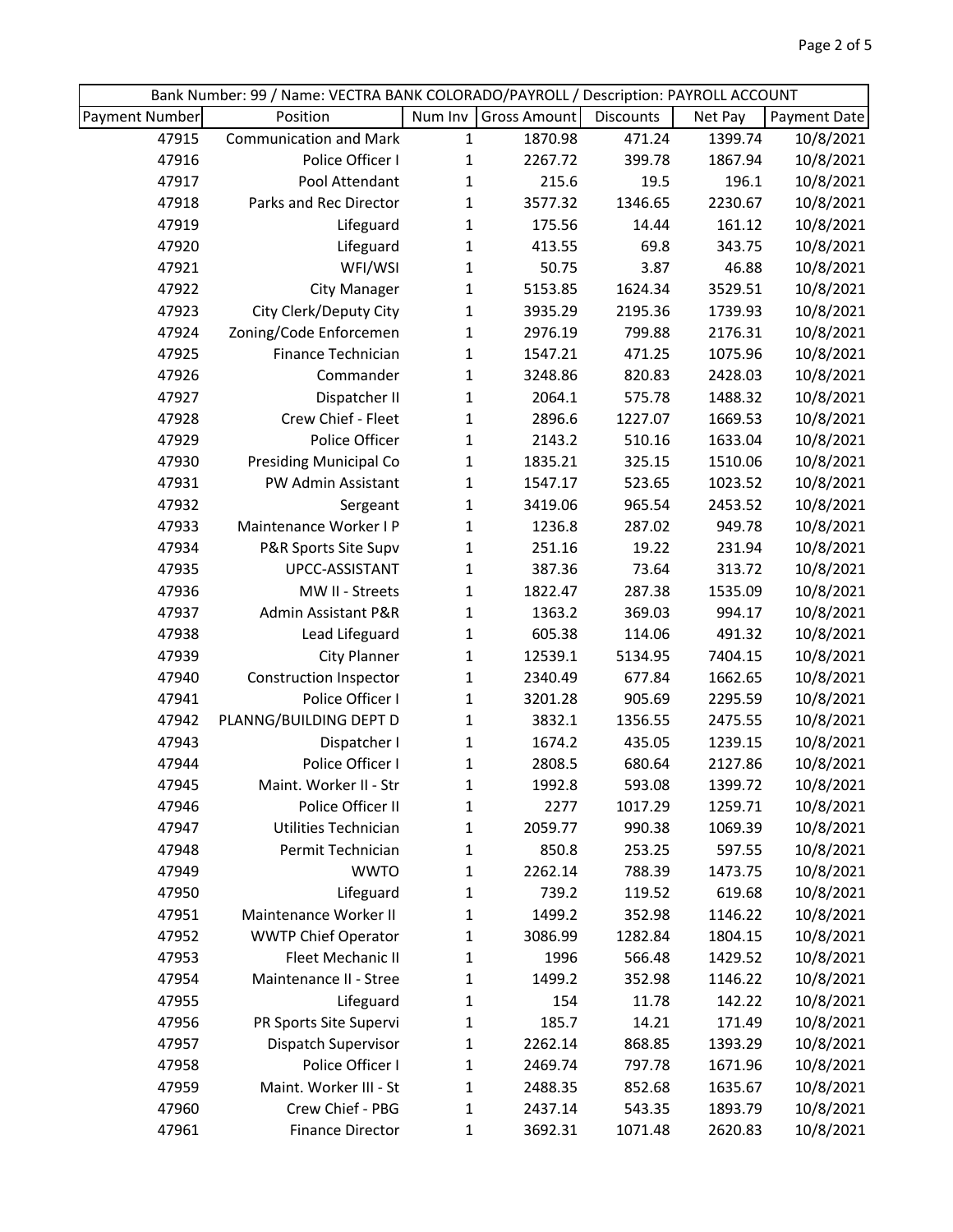|                       | Bank Number: 99 / Name: VECTRA BANK COLORADO/PAYROLL / Description: PAYROLL ACCOUNT |                              |                     |                  |                    |                          |
|-----------------------|-------------------------------------------------------------------------------------|------------------------------|---------------------|------------------|--------------------|--------------------------|
| <b>Payment Number</b> | Position                                                                            | Num Inv                      | <b>Gross Amount</b> | Discounts        | Net Pay            | Payment Date             |
| 47962                 | Victims Advocate Coord                                                              | $\mathbf 1$                  | 2198.04             | 804.1            | 1393.94            | 10/8/2021                |
| 47963                 | Maint. Worker I - PBG                                                               | $\mathbf{1}$                 | 1451.25             | 254.57           | 1196.68            | 10/8/2021                |
| 47964                 | <b>Aquatic Manager</b>                                                              | $\mathbf{1}$                 | 2115.38             | 643.72           | 1471.66            | 10/8/2021                |
| 47965                 | <b>WTP CHIEF OPERATOR</b>                                                           | $\mathbf{1}$                 | 3607.52             | 1888.93          | 1718.59            | 10/8/2021                |
| 47966                 | <b>Assistant Aquatic Mana</b>                                                       | $\mathbf 1$                  | 1731.77             | 554.05           | 1177.72            | 10/8/2021                |
| 47967                 | Utilities Director/Dep                                                              | $\mathbf{1}$                 | 4588.15             | 1986.54          | 2601.61            | 10/8/2021                |
| 47968                 | Lifeguard                                                                           | $\mathbf{1}$                 | 92.4                | 7.07             | 85.33              | 10/8/2021                |
| 47969                 | Lifeguard                                                                           | $\mathbf{1}$                 | 43.12               | 3.29             | 39.83              | 10/8/2021                |
| 47970                 | Front Desk Representat                                                              | $\mathbf{1}$                 | 153.6               | 11.75            | 141.85             | 10/8/2021                |
| 47971                 | Maint. Worker III- PBG                                                              | $\mathbf{1}$                 | 1649                | 434.7            | 1214.3             | 10/8/2021                |
| 18762                 | Lifeguard                                                                           | $\mathbf{1}$                 | 554.4               | 68.58            | 485.82             | 10/22/2021               |
| 18763                 | Lifeguard                                                                           | $\mathbf{1}$                 | 95.48               | 7.31             | 88.17              | 10/22/2021               |
| 18764                 | Pool Attendant                                                                      | $\mathbf{1}$                 | 190.96              | 16.61            | 174.35             | 10/22/2021               |
| 18765                 | <b>MWI PBG</b>                                                                      | $\mathbf{1}$                 | 1236.8              | 277.87           | 958.93             | 10/22/2021               |
| 47972                 | Crew Chief - Field Ser                                                              | $\mathbf{1}$                 | 2561.84             | 931.07           | 1630.77            | 10/22/2021               |
| 47973                 | Corporal                                                                            | $\mathbf{1}$                 | 2578.64             | 567.11           | 2011.53            | 10/22/2021               |
| 47974                 | Dispatcher II                                                                       | $\mathbf{1}$                 | 1692.31             | 447.12           | 1245.19            | 10/22/2021               |
| 47975                 | Police Officer I                                                                    | $\mathbf{1}$                 | 2263.75             | 568.39           | 1695.36            | 10/22/2021               |
| 47976                 | System Admin.                                                                       | $\mathbf{1}$                 | 2384.69             | 755.38           | 1629.31            | 10/22/2021               |
| 47977                 | Dispatcher I                                                                        | $\mathbf{1}$                 | 1555.42             | 405.72           | 1149.7             | 10/22/2021               |
| 47978                 | Utility Billing Techni                                                              | $\mathbf{1}$                 | 1769.23             | 580.73           | 1188.5             | 10/22/2021               |
| 47979                 | <b>Planning and Building</b>                                                        | $\mathbf{1}$                 | 2402.7              | 680.36           | 1722.34            | 10/22/2021               |
| 47980                 | Victims Advocate                                                                    | $\mathbf 1$                  | 578.19              | 106.73           | 471.46             | 10/22/2021               |
| 47981                 | <b>Water Fitness Instruct</b>                                                       | $\mathbf{1}$                 | 370.48              | 31.34            | 339.14             | 10/22/2021               |
| 47982                 | <b>WWTO</b>                                                                         | $\mathbf 1$                  | 1649                | 390.47           | 1258.53            | 10/22/2021               |
| 47983                 | <b>WTO</b>                                                                          | 1                            | 1832.4              | 1143.52          | 688.88             | 10/22/2021               |
| 47984                 | Lifeguard                                                                           | $\mathbf{1}$                 | 514.36              | 91.59            | 422.77             | 10/22/2021               |
| 47985                 | MUNICIPAL COURT CLERK                                                               | $\mathbf{1}$                 | 1119.63             | 238.12           | 881.51             | 10/22/2021               |
| 47986                 | Maint. Worker I I- Str                                                              | $\mathbf{1}$                 | 1511.2              | 405.86           | 1105.34            | 10/22/2021               |
| 47987                 | Corporal                                                                            | $\mathbf 1$                  | 2441.3              | 875.41           | 1565.89            | 10/22/2021               |
| 47988                 | Corporal                                                                            | $\mathbf{1}$                 | 2464.19             | 1381.31          | 1082.88            | 10/22/2021               |
| 47989                 | Dispatcher I                                                                        | $\mathbf{1}$                 | 1782.97             | 481.93           | 1301.04            | 10/22/2021               |
| 47990                 | Lifeguard<br>Police Officer I                                                       | $\mathbf{1}$                 | 486.64              | 62.15            | 424.49             | 10/22/2021               |
| 47991                 |                                                                                     | 1                            | 2394.34             | 493              | 1901.34            | 10/22/2021               |
| 47992                 | Lifeguard                                                                           | 1                            | 98.56               | 7.54             | 91.02              | 10/22/2021               |
| 47993                 | Maintenance Worker I -                                                              | 1                            | 1352.75<br>2663.95  | 262.27           | 1090.48            | 10/22/2021               |
| 47994<br>47995        | <b>Accounting Manager</b><br><b>Event Center Coordinat</b>                          | 1                            | 1764.48             | 890.53<br>542.15 | 1773.42<br>1222.33 | 10/22/2021<br>10/22/2021 |
| 47996                 | Detective/MPO                                                                       | 1                            | 2856.02             | 595.18           | 2260.84            | 10/22/2021               |
| 47997                 | Assistant to the City                                                               | 1<br>$\mathbf{1}$            | 2561.73             | 833.63           | 1728.1             | 10/22/2021               |
| 47998                 | <b>Water Treatment Operat</b>                                                       | 1                            | 1995.27             | 664.68           | 1330.59            | 10/22/2021               |
| 47999                 | Lifeguard                                                                           |                              | 471.24              | 50.04            | 421.2              | 10/22/2021               |
| 48000                 | Police Officer I                                                                    | 1                            | 312.82              | 33.17            | 279.65             | 10/22/2021               |
| 48001                 | <b>Sports Coordinator</b>                                                           | 1                            | 1687.2              | 406.18           | 1281.02            | 10/22/2021               |
| 48002                 | IT Intern                                                                           | 1<br>$\mathbf{1}$            | 162.27              | 12.42            | 149.85             | 10/22/2021               |
| 48003                 | Lead Lifeguard                                                                      |                              | 677.88              | 95.38            | 582.5              | 10/22/2021               |
| 48004                 | Maintenance Worker I -                                                              | $\mathbf{1}$<br>$\mathbf{1}$ | 1276.25             | 302.21           | 974.04             | 10/22/2021               |
|                       |                                                                                     |                              |                     |                  |                    |                          |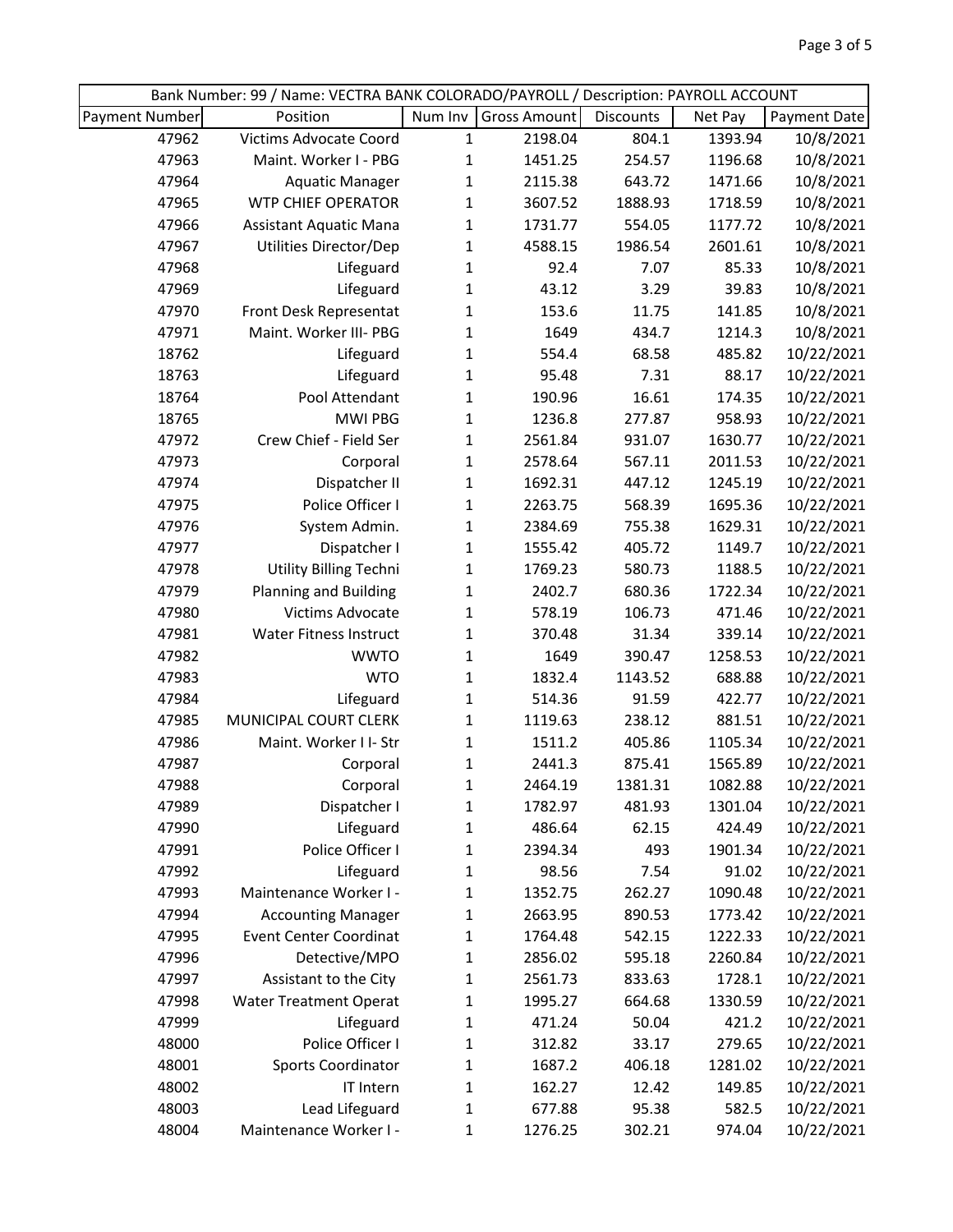| Bank Number: 99 / Name: VECTRA BANK COLORADO/PAYROLL / Description: PAYROLL ACCOUNT |                               |              |              |           |         |              |
|-------------------------------------------------------------------------------------|-------------------------------|--------------|--------------|-----------|---------|--------------|
| Payment Number                                                                      | Position                      | Num Inv      | Gross Amount | Discounts | Net Pay | Payment Date |
| 48005                                                                               | Lifeguard                     | $\mathbf{1}$ | 274.12       | 25.96     | 248.16  | 10/22/2021   |
| 48006                                                                               | Interim Chief of Polic        | $\mathbf{1}$ | 5221.15      | 1162.73   | 4058.42 | 10/22/2021   |
| 48007                                                                               | PD Admin Assist/Teen C        | $\mathbf 1$  | 1896.36      | 557.51    | 1338.85 | 10/22/2021   |
| 48008                                                                               | Commander                     | $\mathbf 1$  | 3248.86      | 1302.87   | 1945.99 | 10/22/2021   |
| 48009                                                                               | Finance Admin. Asst./C        | 1            | 1580         | 517.03    | 1062.97 | 10/22/2021   |
| 48010                                                                               | Sergeant                      | 1            | 2688.26      | 1018.64   | 1669.62 | 10/22/2021   |
| 48011                                                                               | Dispatch II                   | $\mathbf{1}$ | 1850.83      | 400.49    | 1450.34 | 10/22/2021   |
| 48012                                                                               | <b>HR Generalist</b>          | 1            | 2419.38      | 968.92    | 1450.46 | 10/22/2021   |
| 48013                                                                               | <b>Communication and Mark</b> | $\mathbf{1}$ | 1870.98      | 471.24    | 1399.74 | 10/22/2021   |
| 48014                                                                               | Police Officer I              | $\mathbf{1}$ | 2375.14      | 419.22    | 1955.92 | 10/22/2021   |
| 48015                                                                               | Pool Attendant                | 1            | 497.54       | 55.55     | 441.99  | 10/22/2021   |
| 48016                                                                               | Parks and Rec Director        | $\mathbf 1$  | 3577.32      | 1346.64   | 2230.68 | 10/22/2021   |
| 48017                                                                               | Lifeguard                     | $\mathbf{1}$ | 160.16       | 12.25     | 147.91  | 10/22/2021   |
| 48018                                                                               | Lifeguard                     | 1            | 686.44       | 133       | 553.44  | 10/22/2021   |
| 48019                                                                               | WFI/WSI                       | 1            | 25.38        | 1.95      | 23.43   | 10/22/2021   |
| 48020                                                                               | <b>City Manager</b>           | $\mathbf 1$  | 5153.85      | 1624.34   | 3529.51 | 10/22/2021   |
| 48021                                                                               | City Clerk/Deputy City        | $\mathbf 1$  | 3935.29      | 2195.36   | 1739.93 | 10/22/2021   |
| 48022                                                                               | Zoning/Code Enforcemen        | $\mathbf{1}$ | 2957.43      | 794.49    | 2162.94 | 10/22/2021   |
| 48023                                                                               | Finance Technician            | 1            | 1547.22      | 471.25    | 1075.97 | 10/22/2021   |
| 48024                                                                               | Commander                     | $\mathbf{1}$ | 3248.86      | 820.84    | 2428.02 | 10/22/2021   |
| 48025                                                                               | Dispatcher II                 | 1            | 2053.4       | 574.97    | 1478.43 | 10/22/2021   |
| 48026                                                                               | Crew Chief - Fleet            | $\mathbf{1}$ | 2771.7       | 1197.11   | 1574.59 | 10/22/2021   |
| 48027                                                                               | Police Officer                | $\mathbf 1$  | 2303.94      | 519.49    | 1784.45 | 10/22/2021   |
| 48028                                                                               | Presiding Municipal Co        | 1            | 776.44       | 80.58     | 695.86  | 10/22/2021   |
| 48029                                                                               | PW Admin Assistant            | $\mathbf 1$  | 1547.17      | 523.65    | 1023.52 | 10/22/2021   |
| 48030                                                                               | Sergeant                      | 1            | 3267.86      | 938.19    | 2329.67 | 10/22/2021   |
| 48031                                                                               | Maintenance Worker I P        | 1            | 1364.35      | 315.54    | 1048.81 | 10/22/2021   |
| 48032                                                                               | P&R Sports Site Supv          | $\mathbf{1}$ | 360.36       | 27.56     | 332.8   | 10/22/2021   |
| 48033                                                                               | UPCC-ASSISTANT                | $\mathbf{1}$ | 430.4        | 78.92     | 351.48  | 10/22/2021   |
| 48034                                                                               | MW II - Streets               | $\mathbf{1}$ | 1625.7       | 263.32    | 1362.38 | 10/22/2021   |
| 48035                                                                               | Admin Assistant P&R           | 1            | 1363.2       | 369.04    | 994.16  | 10/22/2021   |
| 48036                                                                               | Lead Lifeguard                | 1            | 630.75       | 120.07    | 510.68  | 10/22/2021   |
| 48037                                                                               | <b>Construction Inspector</b> | 1            | 2340.49      | 677.86    | 1662.63 | 10/22/2021   |
| 48038                                                                               | Police Officer I              | 1            | 2507.25      | 780.34    | 1726.91 | 10/22/2021   |
| 48039                                                                               | PLANNG/BUILDING DEPT D        | 1            | 3832.1       | 1357.14   | 2474.96 | 10/22/2021   |
| 48040                                                                               | Dispatcher I                  | 1            | 1555.42      | 405.72    | 1149.7  | 10/22/2021   |
| 48041                                                                               | Police Officer I              | 1            | 3851.61      | 902.42    | 2949.19 | 10/22/2021   |
| 48042                                                                               | Maint. Worker II - Str        | 1            | 1992.8       | 593.08    | 1399.72 | 10/22/2021   |
| 48043                                                                               | Police Officer II             | 1            | 2960.04      | 1140.16   | 1819.88 | 10/22/2021   |
| 48044                                                                               | Utilities Technician          | 1            | 2059.77      | 990.38    | 1069.39 | 10/22/2021   |
| 48045                                                                               | Permit Technician             | 1            | 638.1        | 205.7     | 432.4   | 10/22/2021   |
| 48046                                                                               | <b>WWTO</b>                   | 1            | 2262.14      | 788.39    | 1473.75 | 10/22/2021   |
| 48047                                                                               | Lifeguard                     | 1            | 465.08       | 57.36     | 407.72  | 10/22/2021   |
| 48048                                                                               | Maintenance Worker II         | 1            | 1667.86      | 393.12    | 1274.74 | 10/22/2021   |
| 48049                                                                               | <b>WWTP Chief Operator</b>    | 1            | 3542.02      | 1393.25   | 2148.77 | 10/22/2021   |
| 48050                                                                               | Fleet Mechanic II             | 1            | 1996         | 566.47    | 1429.53 | 10/22/2021   |
| 48051                                                                               | Maintenance II - Stree        | $\mathbf{1}$ | 1714.71      | 407.39    | 1307.32 | 10/22/2021   |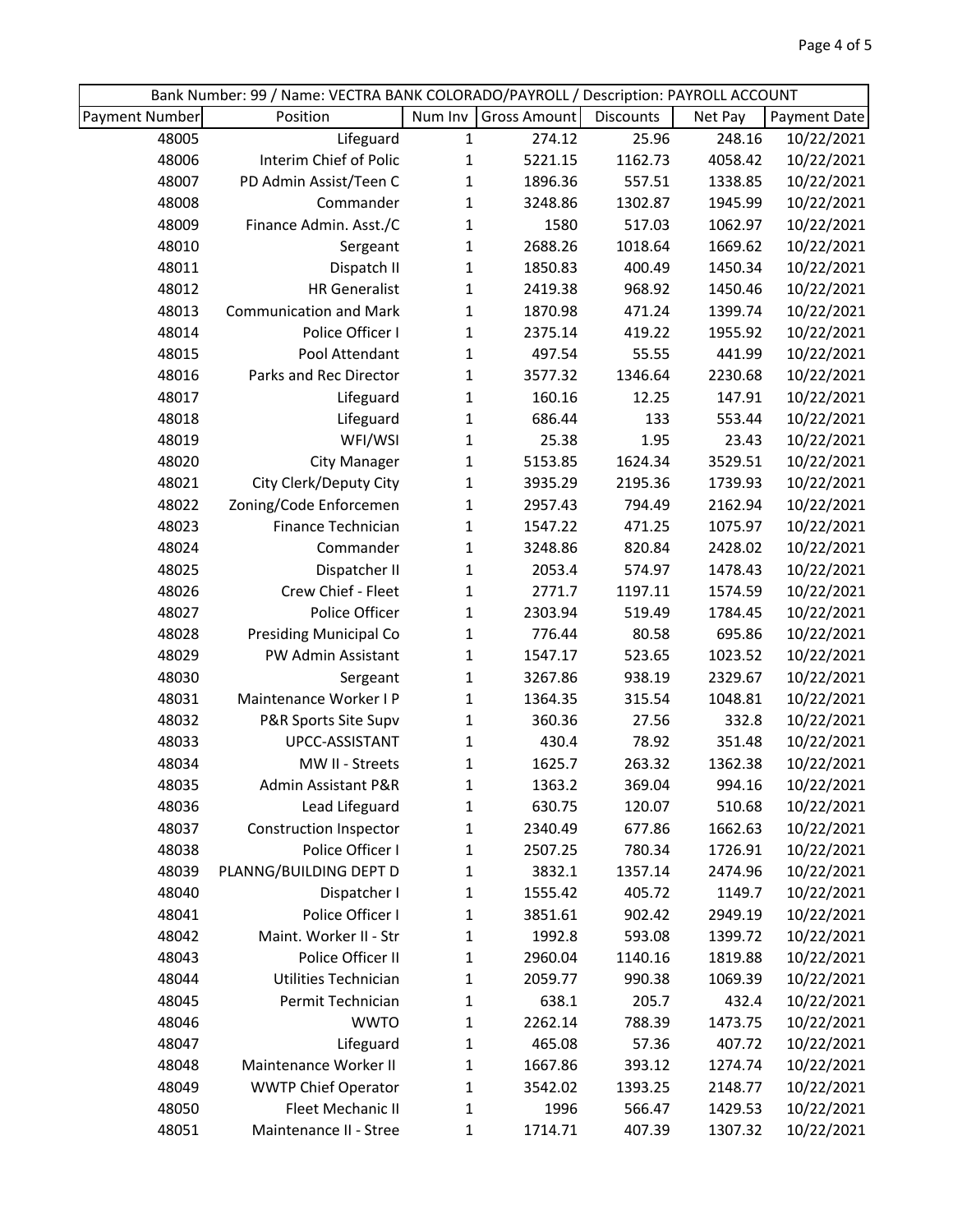| Bank Number: 99 / Name: VECTRA BANK COLORADO/PAYROLL / Description: PAYROLL ACCOUNT |                               |         |              |                  |            |              |
|-------------------------------------------------------------------------------------|-------------------------------|---------|--------------|------------------|------------|--------------|
| <b>Payment Number</b>                                                               | Position                      | Num Inv | Gross Amount | <b>Discounts</b> | Net Pay    | Payment Date |
| 48052                                                                               | Lifeguard                     |         | 363.44       | 37.81            | 325.63     | 10/22/2021   |
| 48053                                                                               | PR Sports Site Supervi        | 1       | 188.8        | 14.45            | 174.35     | 10/22/2021   |
| 48054                                                                               | Dispatch Supervisor           | 1       | 2262.14      | 868.84           | 1393.3     | 10/22/2021   |
| 48055                                                                               | Police Officer I              | 1       | 2338.44      | 760.98           | 1577.46    | 10/22/2021   |
| 48056                                                                               | Maint. Worker III - St        | 1       | 2908.2       | 997.05           | 1911.15    | 10/22/2021   |
| 48057                                                                               | Crew Chief - PBG              | 1       | 2262.14      | 500.95           | 1761.19    | 10/22/2021   |
| 48058                                                                               | <b>Finance Director</b>       | 1       | 3692.31      | 1071.47          | 2620.84    | 10/22/2021   |
| 48059                                                                               | <b>Victims Advocate Coord</b> | 1       | 2198.04      | 1212.33          | 985.71     | 10/22/2021   |
| 48060                                                                               | Maint. Worker I - PBG         | 1       | 1371.95      | 237.57           | 1134.38    | 10/22/2021   |
| 48061                                                                               | <b>Aquatic Manager</b>        | 1       | 2115.38      | 643.71           | 1471.67    | 10/22/2021   |
| 48062                                                                               | <b>WTP CHIEF OPERATOR</b>     | 1       | 3607.52      | 1806.87          | 1800.65    | 10/22/2021   |
| 48063                                                                               | <b>Assistant Aquatic Mana</b> | 1       | 1556.77      | 511.67           | 1045.1     | 10/22/2021   |
| 48064                                                                               | Utilities Director/Dep        | 1       | 4588.15      | 1987.73          | 2600.42    | 10/22/2021   |
| 48065                                                                               | Lifeguard                     | 1       | 67.76        | 5.18             | 62.58      | 10/22/2021   |
| 48066                                                                               | Front Desk Representat        | 1       | 171.67       | 13.14            | 158.53     | 10/22/2021   |
| 48067                                                                               | Maint. Worker III- PBG        | 1       | 4232.47      | 1409.98          | 2822.49    | 10/22/2021   |
|                                                                                     | <b>REGISTER TOTALS</b>        | 204     | 395,450.44   | 122,776.66       | 272,673.78 |              |